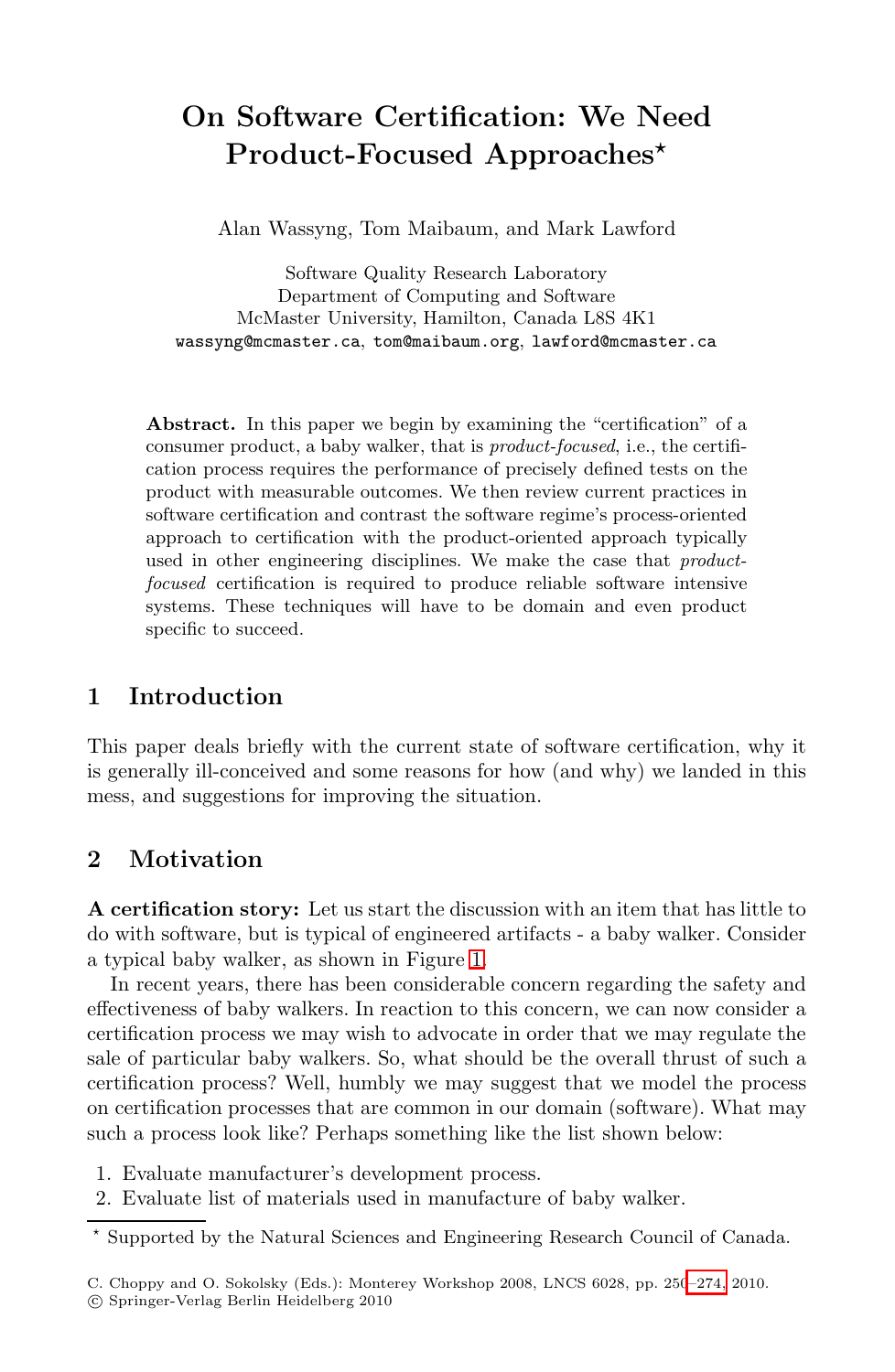<span id="page-1-0"></span>

**Fig. 1.** A Typical Baby Walker

- 3. Evaluate manufacturer's test plan.
- 4. Evaluate manufacturer's test results.

Additionally, let us imagine what the manufacturer's submission to the regulators may contain:

- 1. Process.
	- (a) Requirements
	- (b) Requirements review
	- (c) Design
	- (d) Design review
	- (e) Manufacturing process
	- (f) Manufacturing process review
- 2. Materials.
	- (a) List of materials for each design part
	- (b) Safety analysis for each material used
- 3. Test plan.
- 4. Test results.

Perhaps a little more detail regarding the testing is [requ](#page-2-0)ired. The manufacturer decided to test two main problems. The first problem was related to quality of manufacture. In this regard, a number of tests were planned and performed regarding the uniformity of the production line and the degree to which the resulting baby walkers complied with the specified design. The second problem related to the tendency of the baby walker to tip. In this regard, two tests of stability were executed. The first test, shown in Figure  $2(a)$ , records the force required to tip the baby walker when it is stopped at an abutment. The second test, Figure 2(b), records the moment required to tip the baby walker - simulating a child leaning over.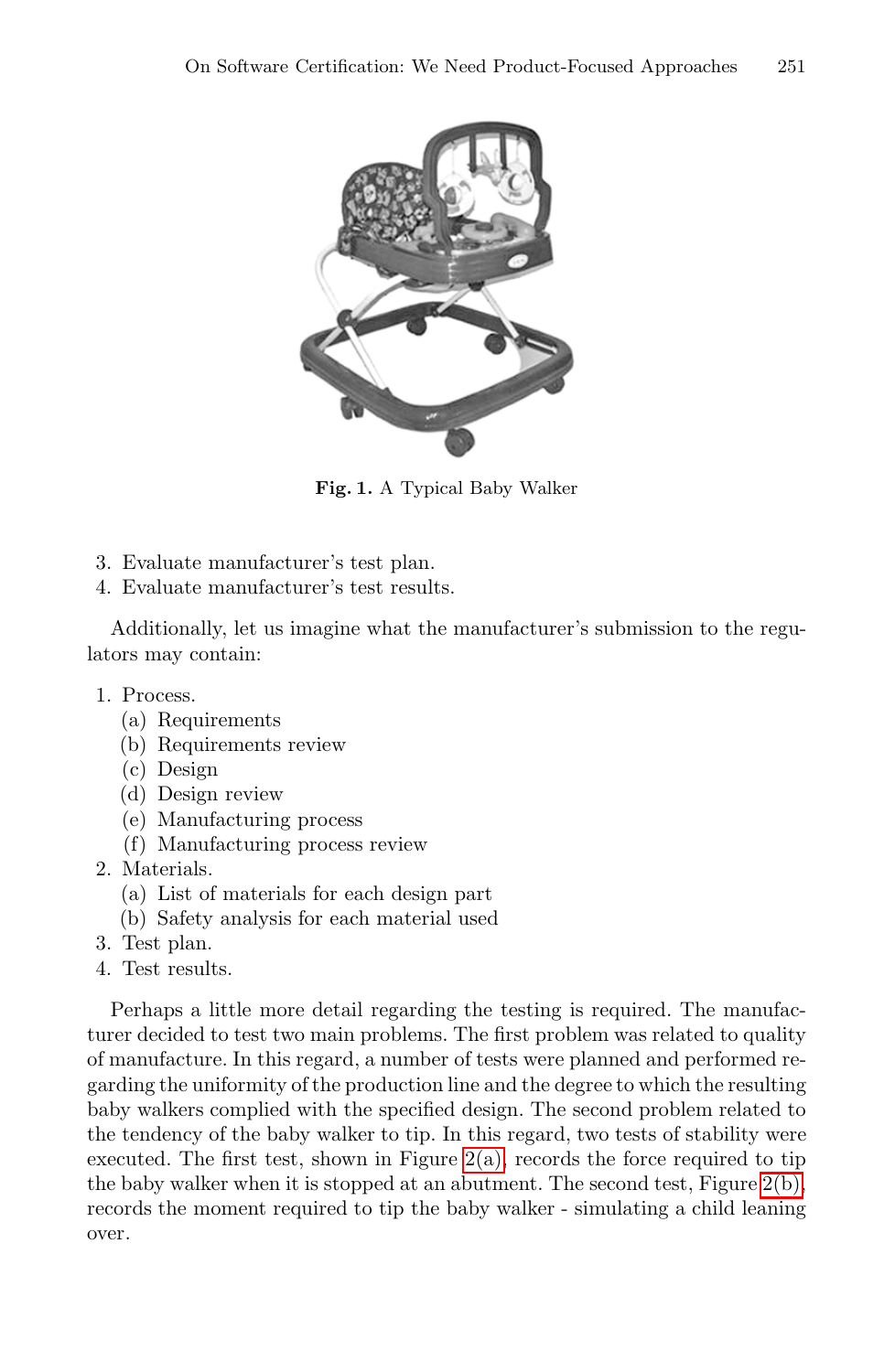<span id="page-2-1"></span><span id="page-2-0"></span>

**Fig. 2.** Stability Tests from ASTM Standard F977-00 [1]

So, what may we observe from this example? Our observations may include:

- 1. It is extremely unlikely that regulators of baby walkers are going to evaluate the manufacturer's development process.
- 2. The regulator may evaluate the manufacturer's tests, [bu](#page-22-0)t will definitely run tests independen[tly.](#page-2-1)
- 3. The regulator will examine [the](#page-2-0) [m](#page-2-0)aterials used in the baby walker and determine if they expose the baby to potential harm.
- 4. **Important:** The regulator is likely to publish and use tests specifically designed to test baby walkers.
	- (a) For this example, a number of countries published very specific requirements for baby walkers. For example, *United States Standard ASTM F 977-00 - Standard Consume[r S](#page-22-1)afety Specification for Infant Walkers* [1]. The tests mentioned in Figures  $2(a)$ , and  $2(b)$  are not nearly sufficient. A number of dynamic tests have been added to those static tests. The static tests would have been completely useless in determining whether a baby in the walker would fall down unprotected stairs.
	- (b) Product-focus is not a panacea either. Canada banned the use of all baby walkers, since Health Canada determined that baby walkers are (probably) not effective, and even product-focused standards may not guarantee safety when the product is ill-conceived [2]. The product-focused standard helped Health Canada arrive at these conclusions, since they could be confident that the products were designed and manufactured well enough to satisfy stated requirements, and so the problems were more fundamental.

Still, it seems strange to us that to certify a baby walker, a regulator devised a product-based standard and tests baby walkers to that standard, whereas, to certify a pacemaker (for example), regulators use generic software processoriented standards and regulations!

**Government oversight:** The easiest software certification to motivate is where the government mandates licensing/certification anyway. In this case, we want to make the case to the regulators/certification authorities that product-focused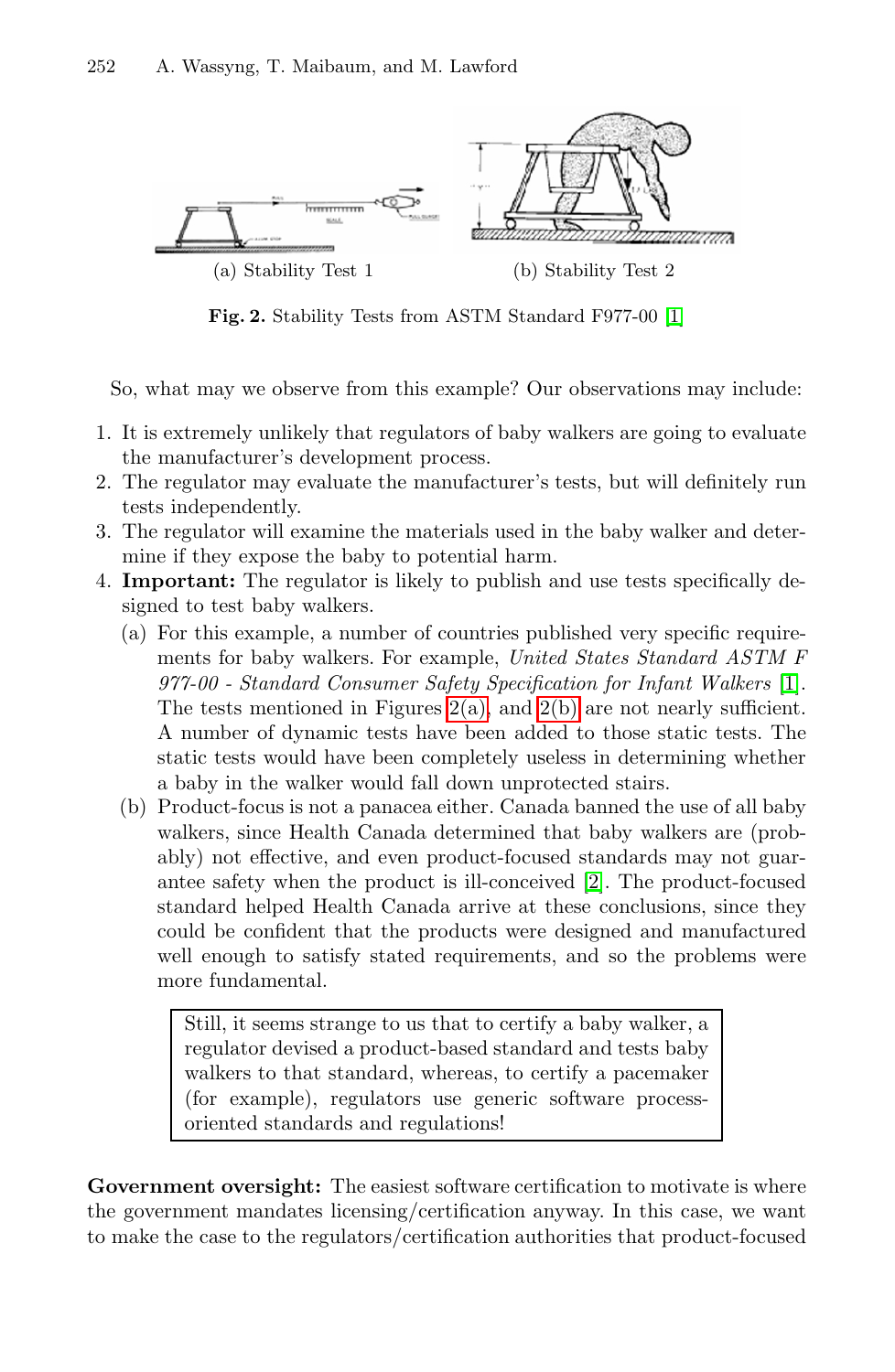certification will result in much more dependable systems than will process-based certification. We believe that this will improve the objectivity and measurability of evidence, thus improving the evaluation process, and thus making the certification process more predictable for all parties. It should also reduce the postlicensing failure rate and facilitate the identification of the cause. This would certainly, ignoring political issues, induce regulators to adopt a more productfocused approach.

**Social expectations:** Over the past three or four years, we have seen growing interest in software certification, driven in some cases by the public's dissatisfaction with the frailty of software-based systems. Online banking and trading systems have experienced failures that were widely publicized and have caused wide-spread chaos. Software driven medical devices have killed people. Security breaches in software systems have disrupted peoples' lives. There is no reason that software systems should not be certified as fit-for-use and safe - just as most other products are.

**Market advantage:** There is also a growing realization by commercial companies that if they can market their software with a warranty, that will give them a tremendous marketing edge. So, as soon as they can manufacture certified software at reasonable cost (and that is the difficulty right now), manufacturers will be driven to consider software certification through normal marketing forces.

**Component assurance/qualification:** Many industries have to use components manufactured by a myriad of different suppliers. For instance, auto manufacturers manufacture some components themselves and buy others from suppliers. These components are becoming more complex and have to work under stringent timing constraints. Product-focused standards and certification are going to be unavoidable if the components are going to be able to deliver dependable service.

**Political considerations:** Many software producers find the idea of software regulation anathema: witness the move in various jurisdictions (in the US and an abortive one in the European Union) to lower the liability of software manufacturers from even the abysmal levels in place today.

Governments are woefully ignorant of the dangers represented by the low or non-existent levels of regulation in some industries, such as those producing medical devices, cars and other vehicles, financial services, privacy and confidentiality issues in many information systems, etc.

However, the issue is much too large for us, as a society, to ignore any longer.

# **3 Current Practice**

This section describes approaches to software certification in three different application domains. It presents one of our main hypotheses: current practice in software certification is primarily focused on the process used to develop the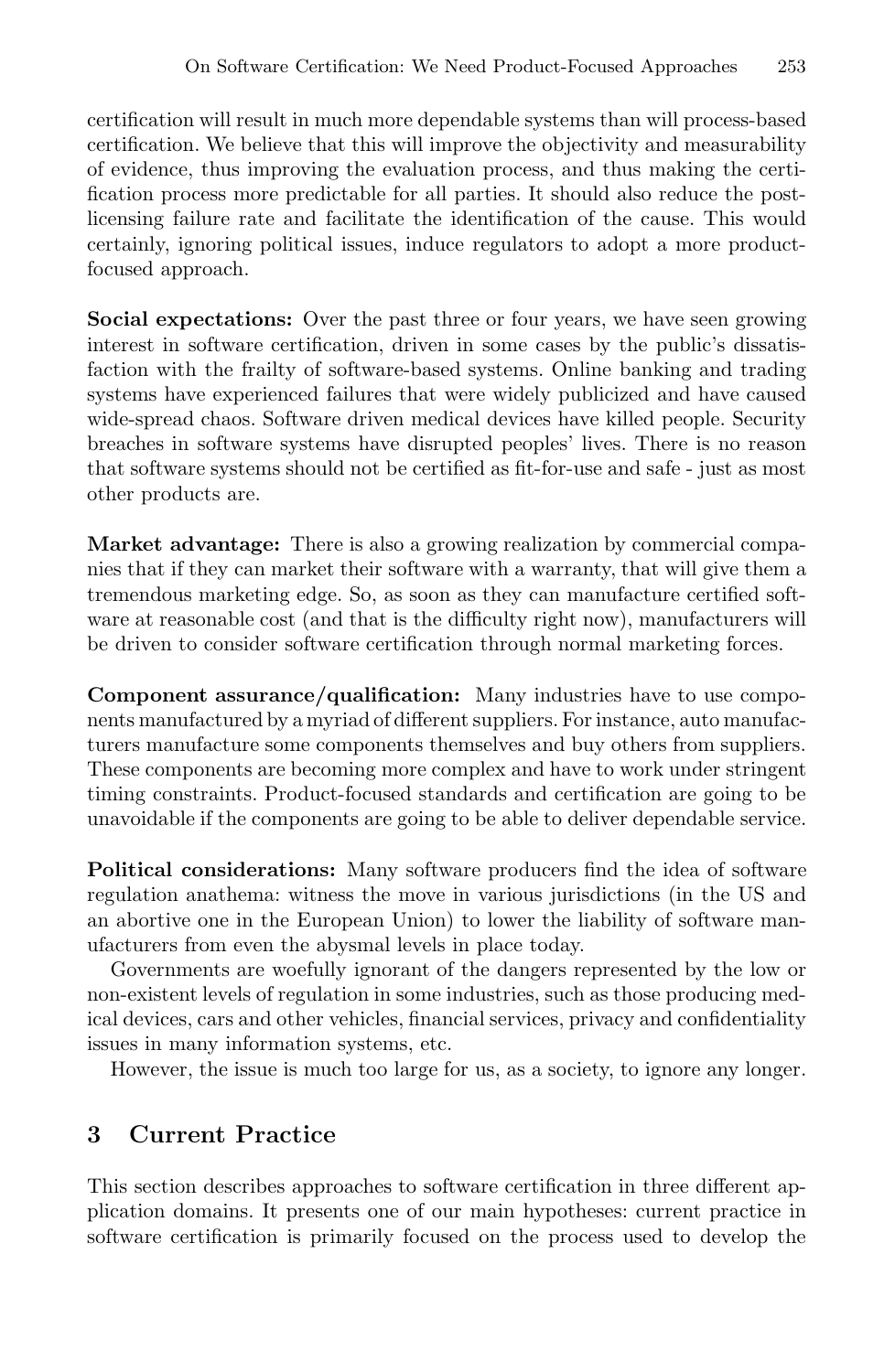software, and that process-focused certification is never going to give us enough confidence that, if a software product is *certified*, then the product will be effective, safe and reliable.

The domains we are going to discuss are:

- medical systems (in the U.S.);
- security systems [\(p](#page-22-2)[ri](#page-22-3)marily in Europe, Japan and North America);
- nuclear power safety systems (in Canada).

### **3.1 Medical Systems**

As an example, we will consider, briefly, the regulatory requirements for medical systems in the U.S. The U.S. Federal Drug Administration (FDA) is responsible for regulating medical systems in the U.S., and they publish a number of *guidelines* on software *validation*, e.g., [3,4]. The FDA validation approach, as described in the FDA guidance documents f[alls](#page-22-4) short on describing objective criteria which the FDA would use to evaluate submissions. The documents do not do a good enough job of describing the artefacts that will be assessed. In particular, the targeted attributes of these artefacts are not mentioned, and approved wa[ys](#page-23-0) of determining their values are never described. The focus of these documents is on the characteristics of a software development process that is likely to produce high quality software. It shares this approach and concern with almost all certification authorities' requirements (as well as those of standards organisations and approaches based on *maturity*, such as CMMI [5]).

### **3.2 Security Systems**

The Common Criteria (CC) [6] for Information Technology Security Evaluation is an international standard for specifying and evaluating IT security requirements and products, developed as a result of a cooperation between many national security and standards organisations. Compared with the FDA's approach for medical systems, the CC has a more systematic and consistent approach to specifying security requirements and evaluating their implementation. The CC does fall into the trap of prescribing development process standards (ISO/IEC 15408) in detail, but, on the other hand, it does a much better job than the FDA guidelines of being measurement oriented.

One very good idea in the CC is that it defines seven levels of assurance, as shown below.

> EAL1: functionally tested EAL2: structurally tested EAL3: methodically tested and checked EAL4: methodically designed, tested and reviewed EAL5: semiformally designed and tested EAL6: semiformally verified design and tested EAL7: formally verified design and tested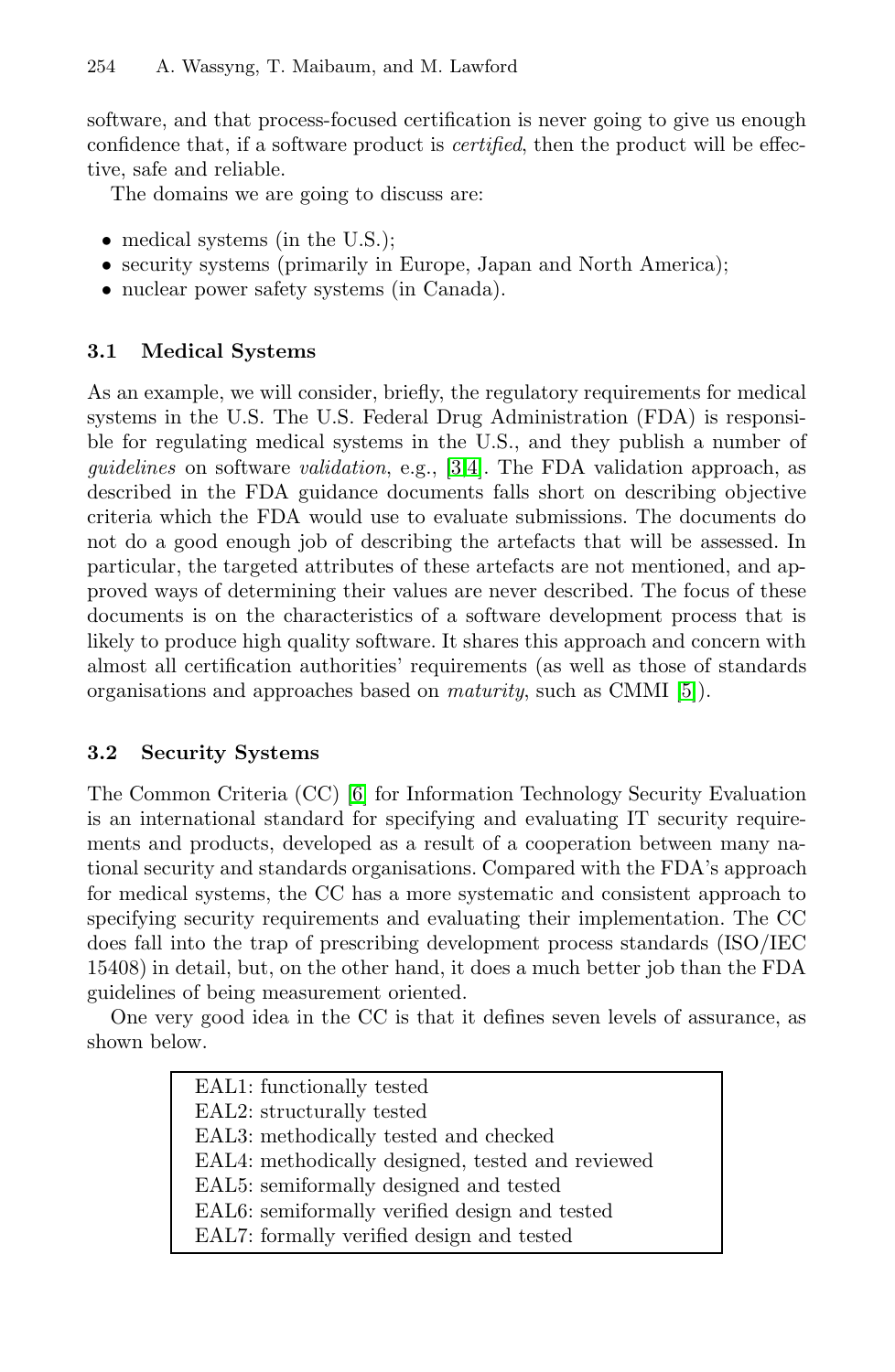It is interesting to note that formal methods are mandated, if only at the highest levels of assurance. Testing occurs at all levels, reinforcing that all certification regimes place a huge emphasis on testing. In keeping with a wide-spread movement in trying to make *software engineering* more of an engineering discipline, we see that CC has introduced the concept of "methodical" processes into their assurance levels. Our only cause for concern in this regard, is that the CC community does not seem to require the process to be both methodical and formal (or semi-formal). We do not agree with this, since formality really relates to the rigour of the documentation. It does not necessarily imply that the process is systematic/methodical.

The taxonomy of the CC describes Security Assurance Requirements (SARs) in terms of action elements for the developer, and for the *content and presentation* of the submitted evaluation evidence for the evaluator. Each evaluator action element corresponds to work units in the Common Evaluation Methodology [7], a companion document, which describes the way in which a product specified using the CC requirements is evaluated. Work units describe the steps that are to be undertaken in evaluating the Target of Evaluation (TOE), the Security Target (security properties of the TOE), and all other intermediate products. If these products pass the evaluation, they are submitted for certification to the certification authority in that country.

There are a number of important principles embedded in this approach: the developer targets an assurance level and produces [ap](#page-23-1)[p](#page-23-2)[rop](#page-23-3)riate evidence that is then evaluated according to pre-determined steps by the certifier; this undoubtedly helps in making the certification process more predictable; and the certification process is designed to accommodate third-party certification.

### **3.3 Canadian Nuclear Power Safety Systems**

While proponents of formal methods have been advocating their use in the development and verification of safety critical software for over two decades [8,9,10], [th](#page-23-4)[ere](#page-23-5) [ha](#page-23-6)[ve](#page-23-7) been few full industrial applications utilizing rigorous mathematical techniques. This is in part due to industry's perception that formal methods are difficult to use and fail to scale to "real" problems. To address these concerns, a method must supply integrated tool support to automate much of the routine mechanical work required to perform formal specification, design and verification.

There have been some notable industrial and military applications of tool supported formal methods, especially for the analysis of software systems requirements (e.g.,  $[11,12,13,14]$ ). Unfortunately, the formal methods advocates concerned, typically were not given the opportunity to fully integrate their techniques with the overall software engineering process. As a result these applications required at least some reverse engineering of existing requirements documents into the chosen formalism. A potential problem of this scenario is that two *requirements specifications* may result: the original, often informal, specification used by developers; and the formal specification used by verifiers.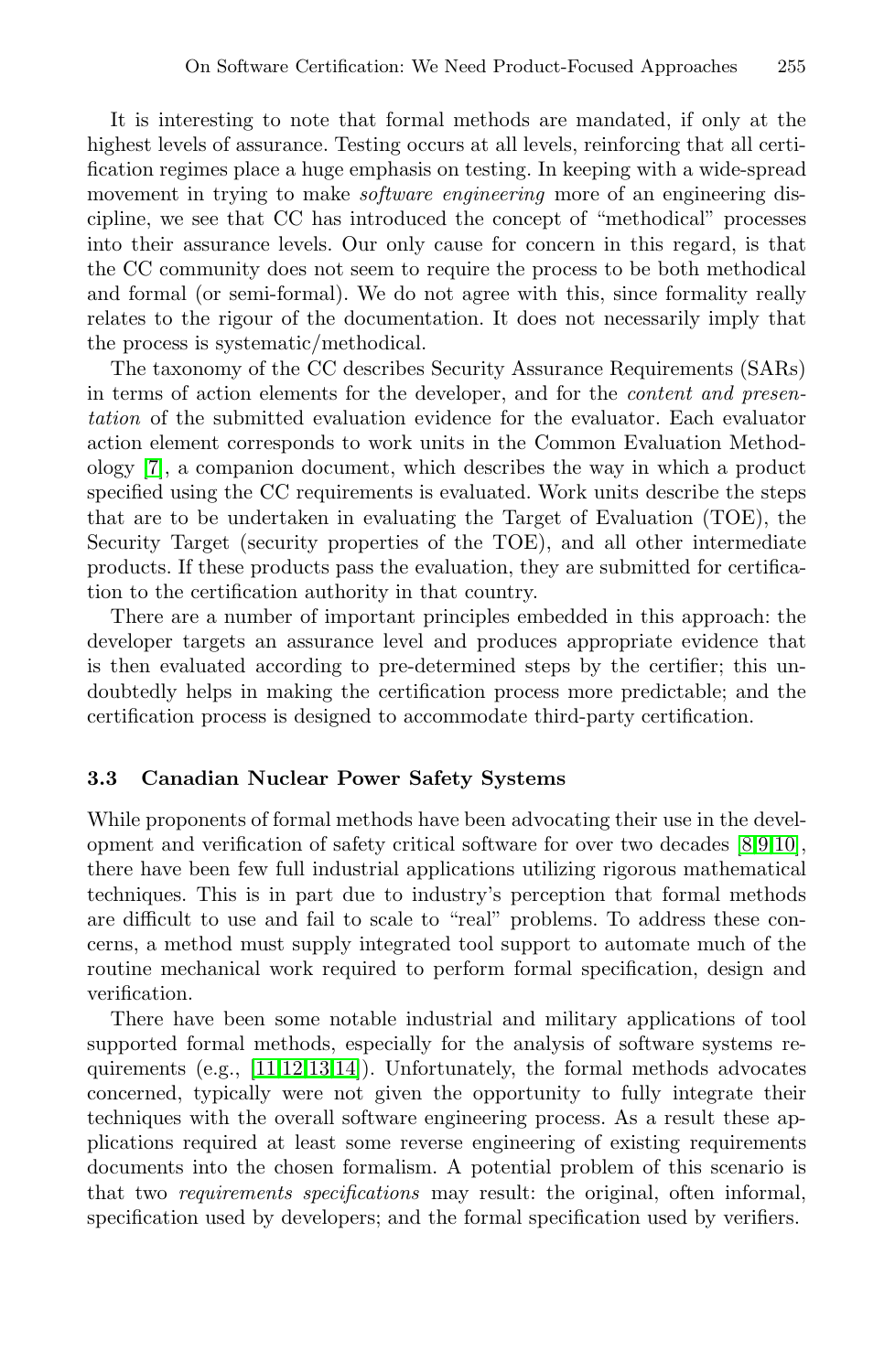An example of this problem occurred in 1988. Canadian regulators were struggling with whether to licence the new nuclear power station at Darlington in Ontario. At issue was the "certification" of the shutdown system - it was the first software controlled sh[utd](#page-23-8)[own](#page-23-9) system in Canada. The regulators turned to Dave Parnas for advice, and his advice was to require formal proofs of correctness as well as other forms of verification and validation. The regulators and Ontario Hydro - OH (now Ontario Power Generation - OPG) worked together to agree on an approach to achieve this. Most of the time, OH prepared process documents and interacted with the regulator to obtain an agreement in principle. The correctness "proofs" were eventually delivered to the regulator (more than twenty large binders for the two shutdown systems), and a walkthrough was conducted for each of the shutdown systems [15,16]. The end result was a licence to operate the Darlington Nuclear Generating Statio[n. H](#page-23-10)owever, the regulator also mandated a complete redesign of the software to enhance its maintainability.

As a result, OPG, together with Atomic Energy of Canada Limited (AECL), researched and implemented a new safety-critical software development process, and then used that process to produce redesigned versions of the two shutdown systems [17]. As a start, OPG and AECL jointly defined a detailed engineering standard to govern the specification, design and verification of safety-critical software systems. The CANDU Computer Systems Engineering Centre of Excellence Standard for Software Engineering of Safety Critical Software [18] states the following as its first fundamental principle:

*The required behavior of the softwa[re](#page-23-11) [s](#page-23-11)hall be documented using mathematical functions in a notation which has well defined syntax and semantics.*

Not only was the software redesigned along information hiding principles, but new requirements documents were also produced. These requirements are formally described, primarily through the use of tabular expressions (function tables) [19]. In fact, the current implementation of the software engineering process makes extensive use of tool supported tabular expressions [20]. The process results in the production of a coherent set of documents that allows for limited static analysis of properties of the requirements. The process also includes a mathematical verification of the desi[gn](#page-7-0), described in the Software Design Description (SDD), against the software requirements documented in the Software Requirements Specification (SRS). This project is then an example of one in which, from the start, the software development process itself was designed to use formal methods and associated tools to deliver evidence for the licensing (certification) of the resulting system.

A model of the process, including integrated tool support, that was applied to the Darlington Nuclear Generating Station Shutdown System One (SDS1) Trip Computer Software Redesign Project is shown in Figure 3.

The Darlington Shutdown Systems Redesign Project represents one of the first times that a production industrial software engineering process was designed, successfully, with the application of tool supported formal methods to specification and verification as a primary goal. As we have seen, this was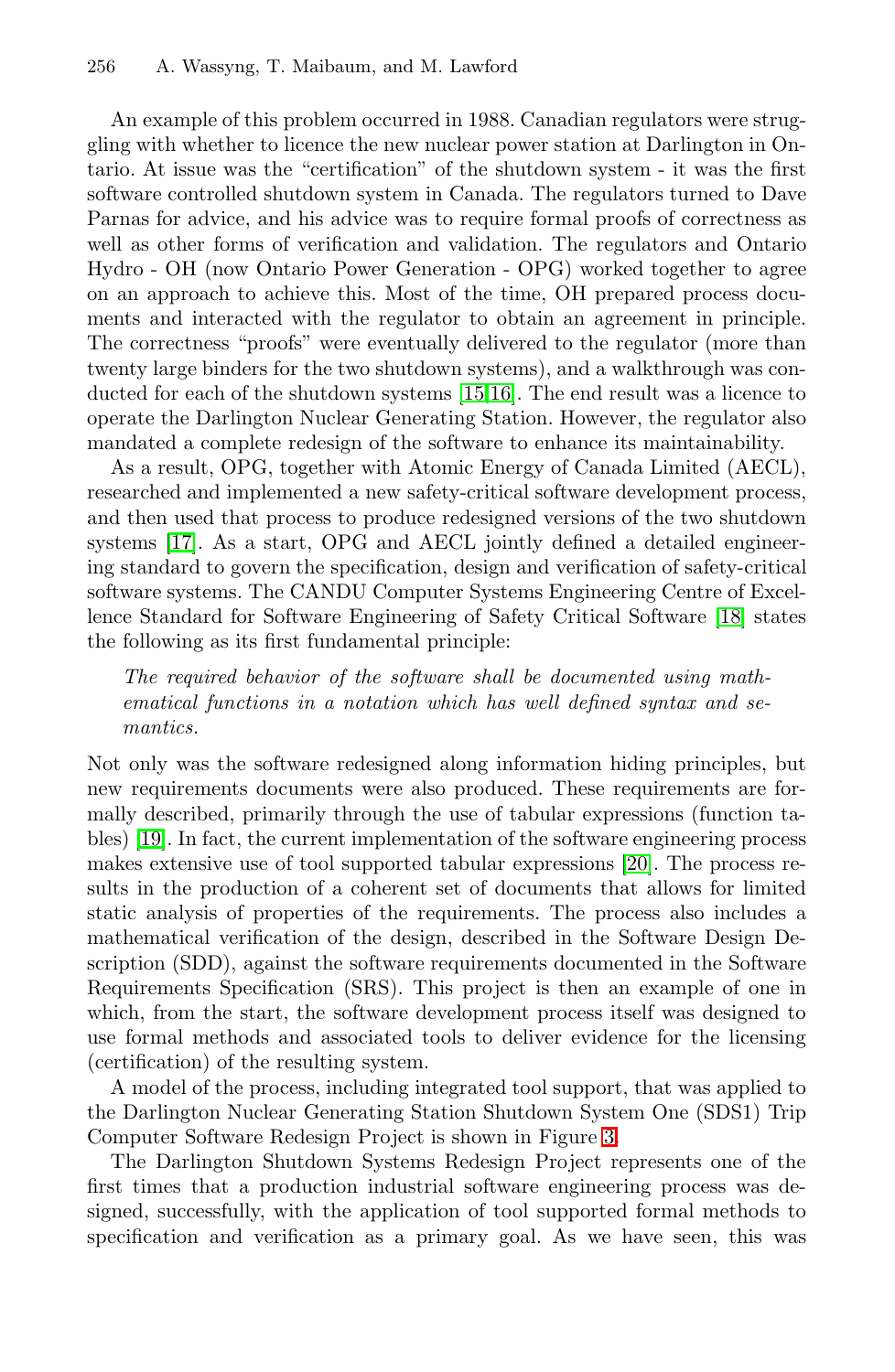

<span id="page-7-0"></span>**Fig. 3.** SDS1 lifecycle phases, documents and tools

necessitated by regulatory requirements, a situation that is becoming increasingly common for industries utilizing software in safety-critical applications. The major factors considered in choosing the particular formal methods for the Redesign Proje[ct w](#page-23-12)ere: (i) learning curve and ease of use and understanding of the formal specifications, (ii) ability to provide tool support, and (iii) previous history indicating the ability to successfully scale to industrial applications. We now address these three points in more detail.

Since tables are frequently used in many settings and provide important information visually, they are easily understood by domain experts, developers, t[este](#page-23-13)rs, reviewers and verifiers. From the original Darlington licensing experience, and a trial example of the same verificat[ion](#page-23-14) procedure applied to a smaller scale Digital Trip Meter System [21], OPG had strong evidence that a verification procedure using tabular methods would meet the requirements of the Redesign Project. OPG's confidence in the use of tabular expressions was re-affirmed by domain experts working on SDS1 being able to read and understand the formal requirements specifications, documented almost exclusively by tabular expressions. Also, tabular expressions provide a mathematically precise notation with a formal semantics [19]. Other methods such as VDM or Z utilize unfamiliar notation and special languages with a significant learning curve [22]. The OPG Systematic Design Verification (SDV) procedure avoids this problem through the use of tabular notation in both the requirements and design documents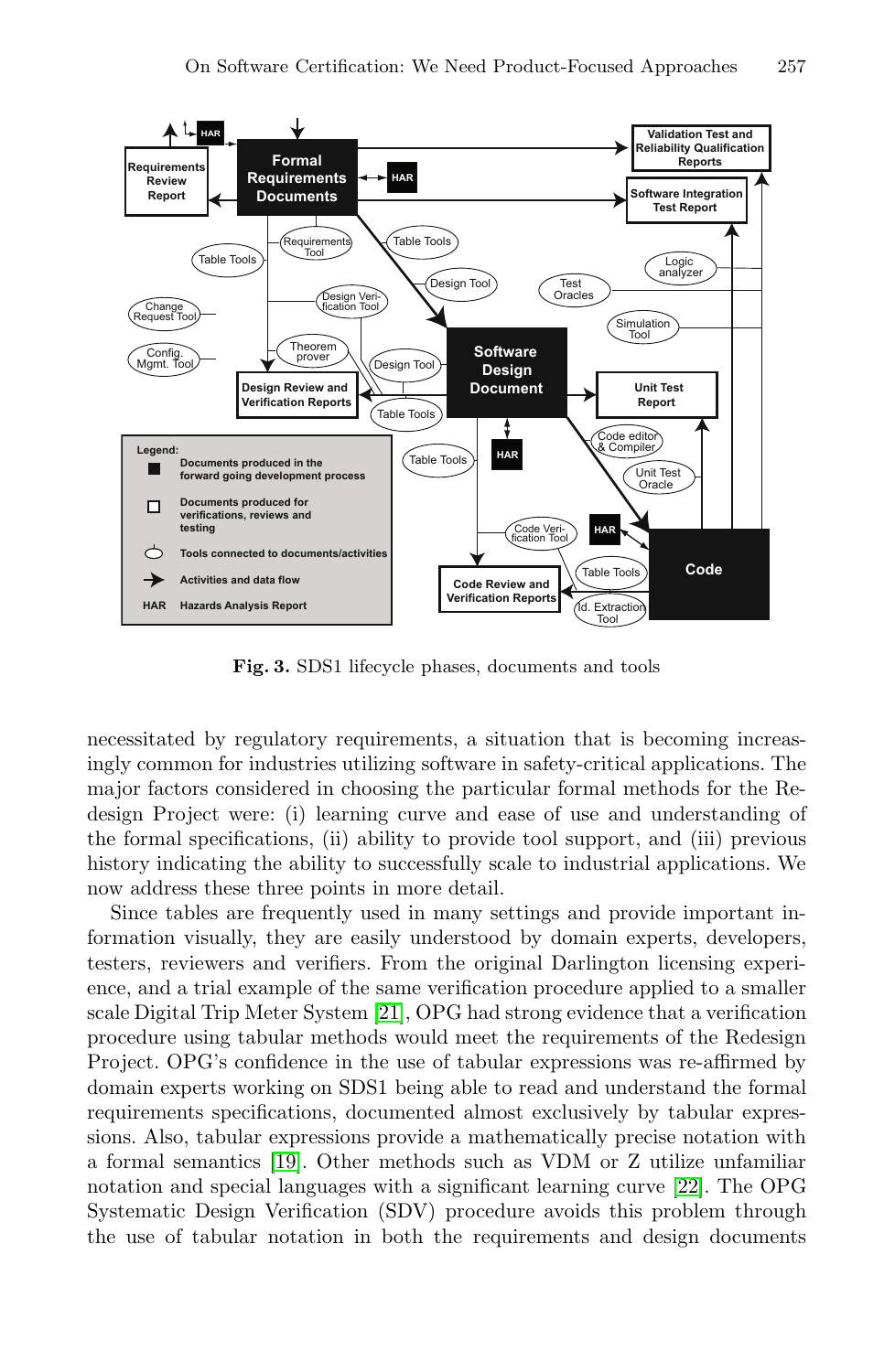utilized by all project team members. To create the tabular specifications, custom "light-weight" formal methods tools (in the sense of [23,24]) are used to help create and debug the tables from within a standard word processor. To perform the verification these tools then extract the tables from the documents and generate input files for SRI's Prototype Verification System (PVS) automated proof assistant [25].

Tabular methods are well suited to the documentation of the Shutdown System's control functions that typically partition the input domain into discrete modes or operating regions. Some of the other major benefits of this, and other, tool supported formal methods, include:

- Independent checks which are unaffected by the verifier's expectations,
- *•* Domain coverage through the use of tools that can often be used to check *all* input cases – something that is not always possible or practical with testing,
- Detection of implicit assumptions and ambiguous/inconsistent specifications,
- Additional capabilities such as the generation of counter-examples for debugg[ing,](#page-23-15) type checking, verifying whole classes of systems, etc.

The creation of the specialized tools that allowed verification to be done with the help of PVS played a large role in making the methods feasible for the larger Redesign Project. A further reason for the adoption of tabular methods is that they have been successfully applied to a wide variety of applications. In particular, they have been used successfully with PVS on problems such as the verification of hardware division algorithms similar to the one that caused the Pentium floating point bug [26].

There are some important points to note about the licensing of the redesigned Darlington Shutdown Systems. Compared with the licensing process for the original system, the redesign licensing process progressed remarkably smoothly. A major contributing factor was that the manufacturer (OPG) had asked the regulator to comment ahead of time on the deliverables for the licensing process. It is true that the regulator wanted to understand (and comment on) the software development process that was to be used in the project. However, the regulator's primary role was to evaluate the agreed upon set of deliverables. The evaluation was more in the form of an audit, in that *post factum*, the regulator specified a slice through the system for which a guided walkthrough was held. The regulator also reviewed major project documents.

### **3.4 Software Engineers Get It Wrong Again!**

The aim of certification is to ascertain whether the product, for which a certificate is being sought, has appropriate characteristics. Certification should be a measurement based activity, in which an objective assessment of a product is made in terms of the values of measurable attributes of the product, using an agreed upon objective function.

Given the choice between focusing on process or product as a means of assessing whether software intensive systems possess the appropriate characteristics,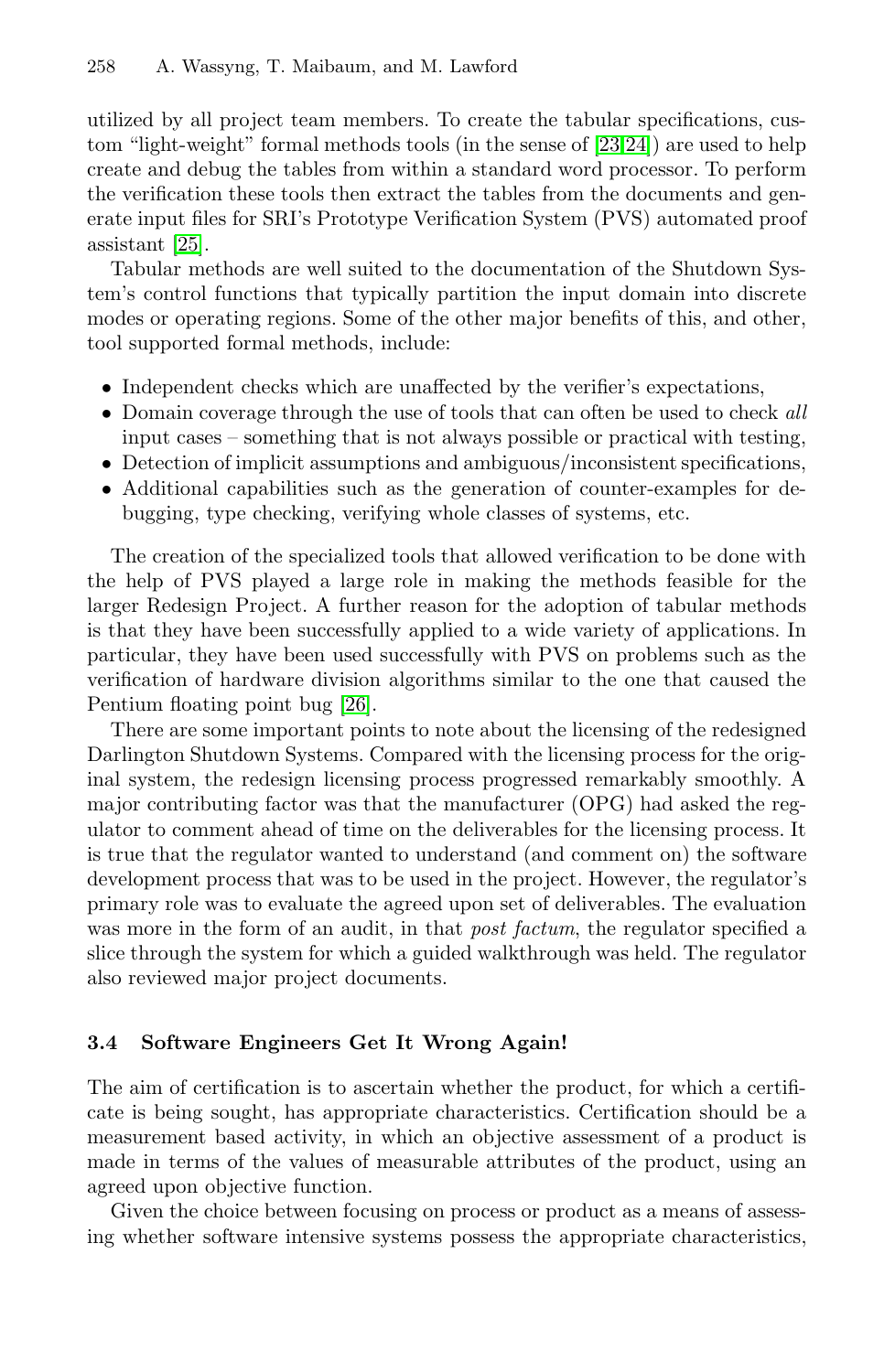

**Fig. 4.** Idealized software development process

Software Engineers have again made the wrong choice. Classical engineers invariably use product-focused assessment and measurement in evaluating manufactured products. Software products are typically evaluated using process-focused standards. This is tantamount to trying someone on a murder charge - based solely on circumstantial evidence! The process based guarantee is a statistical one over all products, not a guarantee of an individual product.

The focus on CMM (and now CMMI) and other [proc](#page-24-1)ess-oriented standards was (perhaps) necessary to force companies to begin adopting proper engineering methods, but CMMI, as an example, has not progressed to the point where it achieves [thi](#page-7-0)s.

We are advocating a *product-focused* approach to software certification - we are not saying, however, that software certification regimes should completely ignore the software process. We believe we will always need some notion of an *idealized software development process* in the software certification process. The idea is similar to Parnas and Clement's exhortation to "fake it" [27], in that there has to be agreement on mandatory documents produced during the software development process. For example, a simplified version of the SDS1 development process (Figure 3), could describe a mandated idealized process (see Figure 4 for example), and the certifiers could then evaluate product evidence such as documents and the application itself, without any consideration given to the quality of the development process that actually was followed.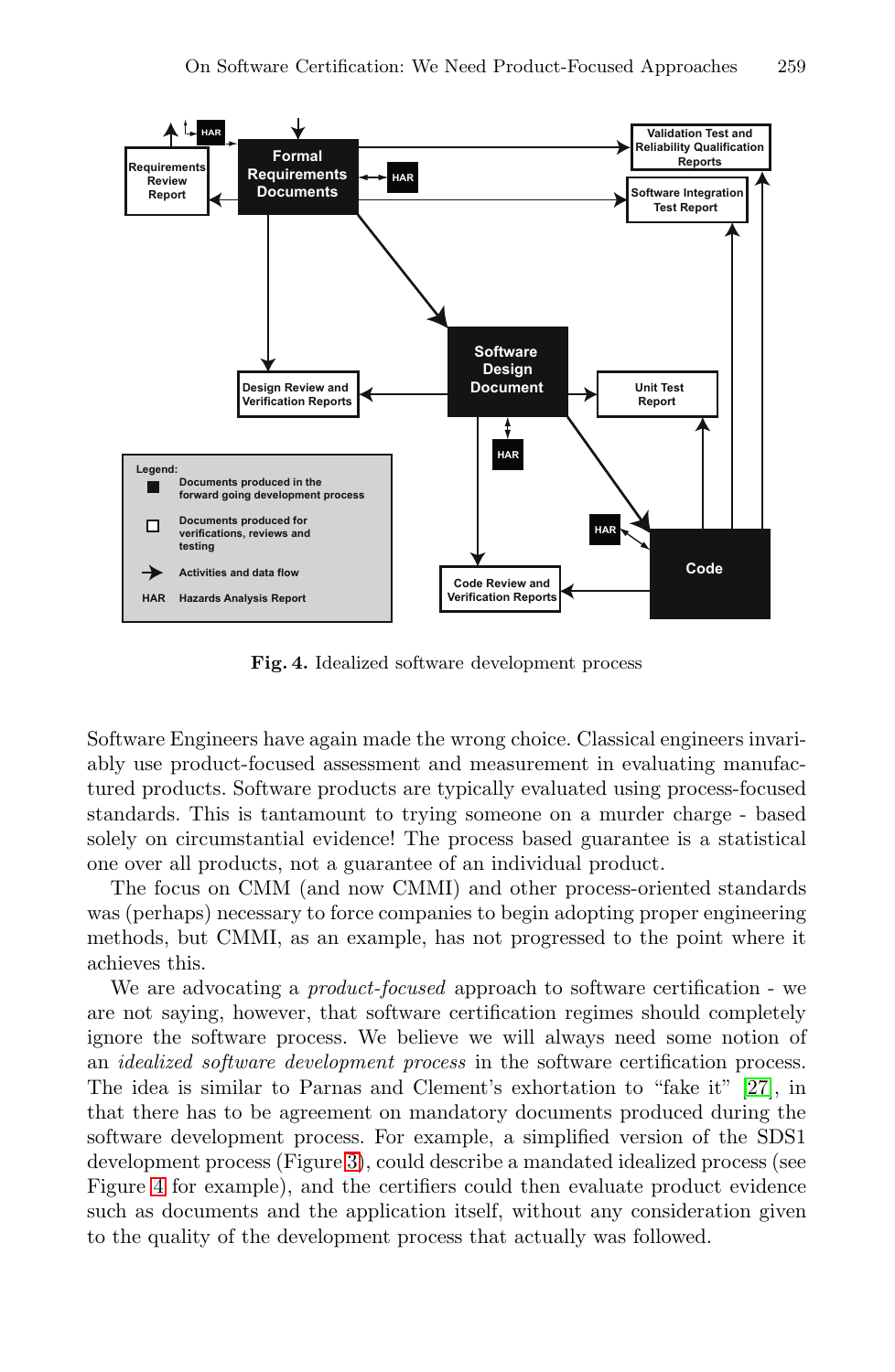# **4 Evaluating Process Is Easier**

An obvious question arises: "Why did we (software engineers) turn to evaluating process rather than evaluating the final product(s) directly"? The answer, as usual in multi modal disasters, is complicated.

Evaluating the software development process is much easier than evaluating the software product itself.

- We have no real consensus on absolutely essential metrics for products.
- Ironically, even if we did have consensus on essential metrics, what metrics would help us evaluate the dependability of software products directly?
- It is widely accepted that testing software products completely is not possible. One of the major differences between software products and more traditional, physical products, is that the principle of continuity does not apply to software products. Since software engineers felt that even a huge number of test cases could not guarantee the quality of the product, we turned to supportive evidence, hoping that layers of evidence will add up to more tangible *proof* of quality/dependability.

Other disciplines introduced an emphasis on process. From general manufacturing to auditing, the world started putting more and more emphasis on process. We should be clear - there is a huge difference between the manufacture of a product and the certification of that product. We need good manufacturing processes and we also need effective certification processes. We have no hesitation in agreeing that a company needs a good software development process. When we discuss the difference between *process-focus* and *product-focus*, we are really looking at where the certification process should place its emphasis. The world-wide emphasis on manufacturing process made it easy for software certifiers/regulators to concentrate on evaluating a manufacturer's software development process and thus appear to be achieving something worthwhile in terms of certifying the manufacturer's products. We think that certification standards like CMMI and ISO 9000 tell us about the care and competence with which a company manufactures its products. It tells us very little directly about a specific product manufactured by the company.

# **5 Engineering Methods**

We want to make the distinction between a proper engineering method, on the one hand, and having a well defined process as usually understood in software engineering, on the other hand. We begin by discussing the nature of engineering as a discipline. Over the years, engineering has been defined in a number of ways. A useful definition of engineering is the one used by the American Engineers' Council for Professional Development (AECPD). It defines Engineering as: "The creative application of scientific principles to design or develop structures, machines, apparatus, or manufacturing processes, or works utilizing them singly or in combination; or to construct or operate the same with full cognizance of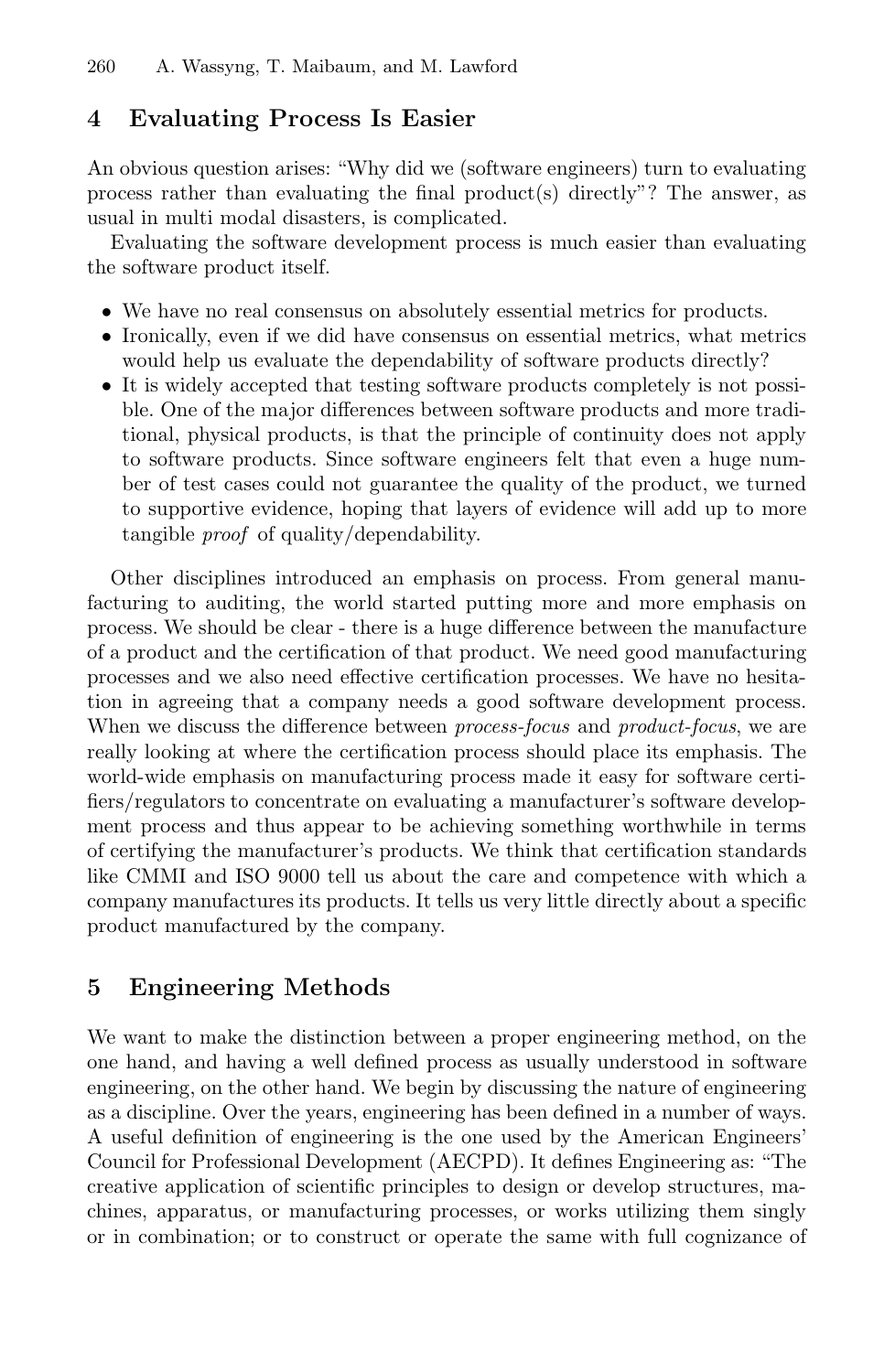their design; or to forecast their behavior under specific operating conditions; all as respects an intended function, economics of operation and safety to life and property." Within this context, we need to consider what it means to use "engineering methods". A classic description of the Engineering Method was presented by B.V. Koen [28] in 1985. Koen presents the view that the Engineering Method is "the use of engineering heuristics to cause the best change in a poorly understood situation within the available resources". When one reads the explanation of this, it becomes clear that Koen is talking about a systematic process, that uses a set of *state-of-the-art* heuristics to solve problems. He also makes the point that the state-of-the-art is time-dependent. Before we discuss software engineering in particular, we lay th[e f](#page-24-2)[ou](#page-24-3)[nda](#page-24-4)tion by exploring concepts in the epistemology of science and engineering, and how they fit into the framework envisaged by the AECPD. We begin below by outlining the difference between engineering method and the use of craftsmanship principles based on intuition, but not proper science.

### **5.1 Engineering Intuition**

(Sections 5 and 6 are heavily based on extracts from [29,30,31].) We typically think of *intuition* as the ability to know something without having to reason about it, or without being able to give a proper explanation, in the sense of science or engineering, of it. We have "intuitive" people in all walks of life including engineering. In fact, we would go so far as to say that one role of a university engineering education is to try to foster "engineering intuition". However, we also claim that engineering intuition is not sufficient for the solution of engineering problems. We believe that engineering intuition guides the engineer in the choice of heuristics to try in the current problem. The engineering method, on the other hand, constrains the engineer to apply and test those heuristics in a very systematic way. So, intuition is not the difference between solving the problem and not solving it. Rather, it affects the speed with which the engineer arrives at a solution.

Exacerbating this intuition-science based engineering gap, it is our observation that there is a fundamental confusion between the scientifically and mathematically based practice of engineers and the day-to-day use of mathematics in the engineering *praxis*. This confusion results in discussions about "formal" versus "rigorous" (e.g., in the formal methods community), as if the dichotomy being explored was that between science/mathematics, on the one hand, and engineering, on the other. Actually, this differ[ence](#page-24-5) resides completely in the science/mathematics camp. Only 'good" mathematicians and scientists are capable of doing rigorous mathematics. They know when they can leave out steps in proofs because they know or they are confident (they have good intuition) that the gaps can be filled. More typical mathematicians, scientists and engineers are not so good at doing this and have to rely more on not leaving such big gaps, or any at all. Thus less skilled mathematicians and scientists are capable of using only the formal, formulaic versions. Engineers use quite different scientific principles and mathematical techniques in their daily work [32]. It is with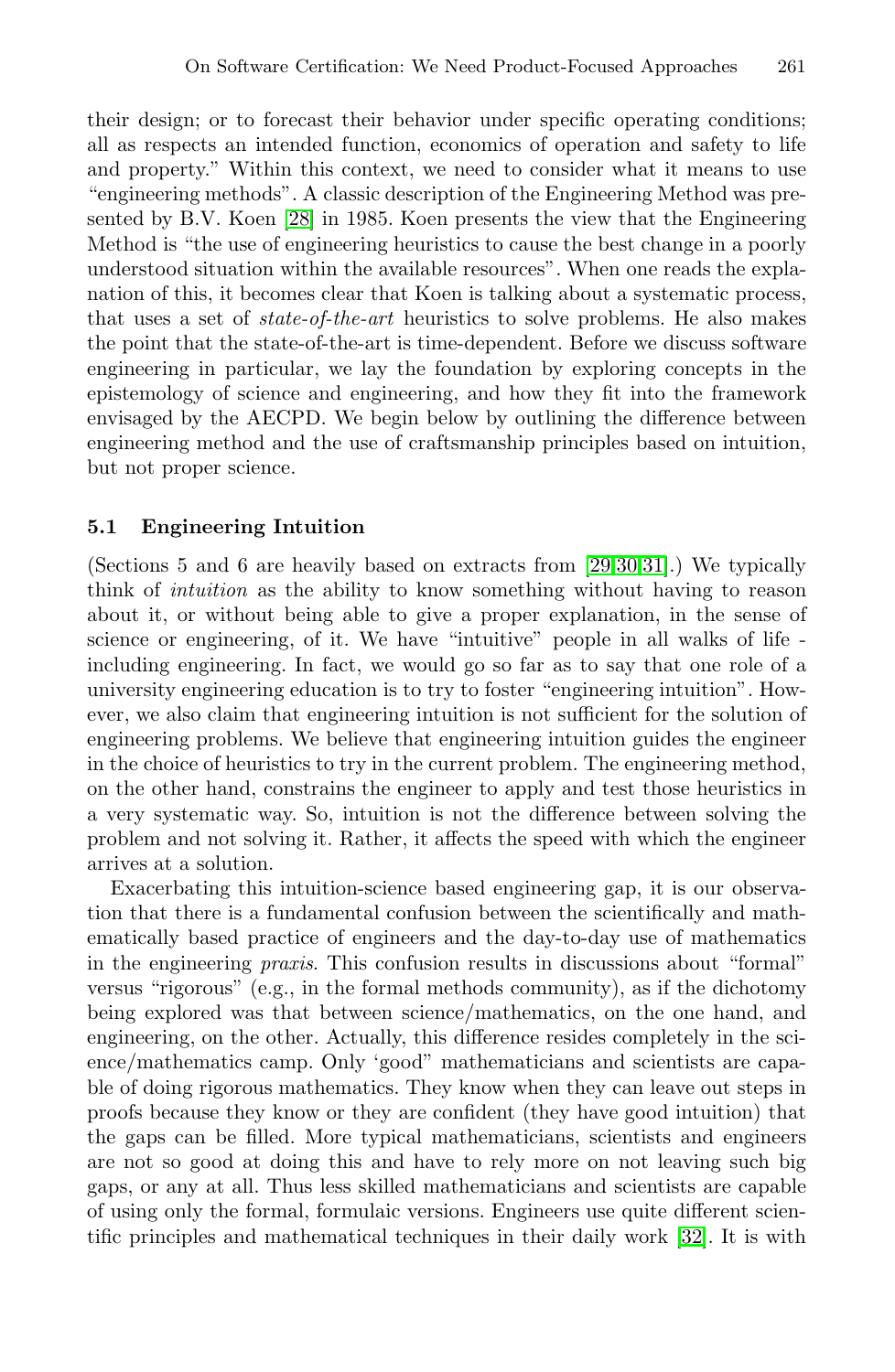respect to these practical uses of mathematics and science that engineers develop "intuitions". (The hydraulic engineer called in to resolve a knotty problem certainly recalled Bernoulli's equations when his intuition told him that the relation between the diameter of the tube and its effect on water flow is not linear, a recollection that enabled him to explain certain water shortages at Neuschwanstein castle in upper Bavaria, a shortage that the operatic stage designer who designed the castle could not explain.) In [29], Haeberer and Maibaum formulated a number of ad hoc principles that we would like to put forward and discuss. We will do this in the context of some ideas from epistemology that we believe can provide a framework for discussions of the nature of (Software) Engineering and for forming critical judgments of contributions to research and practice in the subject. The principles are:

- 1. Intuition is a necessary but not sufficient basis for engineering design.
- 2. Intuitions are very difficult to use in complex situations without well-founded abstractions or mental models. (The term "mental model" is used here as a synonym of a somewhat vague abstraction of a /emphframework in the Carnapian sense; see below.)
- 3. An engineer has our permission to act on intuition only when:
	- *•* Intuitions can be turned into mathematics and science, and
	- Intuitions are used in the context of normal design processes (see below).
- 4. The abstractions, mental models, cognitive maps[, o](#page-24-2)[nto](#page-24-3)logies used by engineers are not the same as those used by mathematicians and scientists.

### **5.2 Carnap's Statement View**

Carnap's Statement View of Scientific Theories provides a setting for discussing these issues [33,34,35]. The primary motivation for the Statement View was to explain the language (and practice) of science. Haeberer and Maibaum, [29,30], adapted it to engineering and provided a framework to discuss issues such as intuition, method, and mathematics. According to Carnap, a scientific theory, relating some theory to observable phenomena, always has two disjoint subtheories: a theoretical one, not interpreted in terms of observable entities, and a purely observational one, related by a set of correspondence rules (often measurement procedures), which connect the two subtheories. According to Carnap's metaphilosophy, when we state some theory (or set of theories) to explain a set of observations stated in the observational language, therefore constructing an instance of the Statement View, we are putting in place a framework by making some ontological commitments. Once a framework is established, we automatically divide our (scientific) questions into two disjoint subsets, so-called internal questions (e.g., is it true that  $E = mc^2$ , and is it true that the halting problem is undecidable in the classical computability framework?) and so-called external questions (e.g., does Church's thesis provide a useful model of computation or not?). To assert that something is of utility, we must have in mind some task for which it is to be of utility.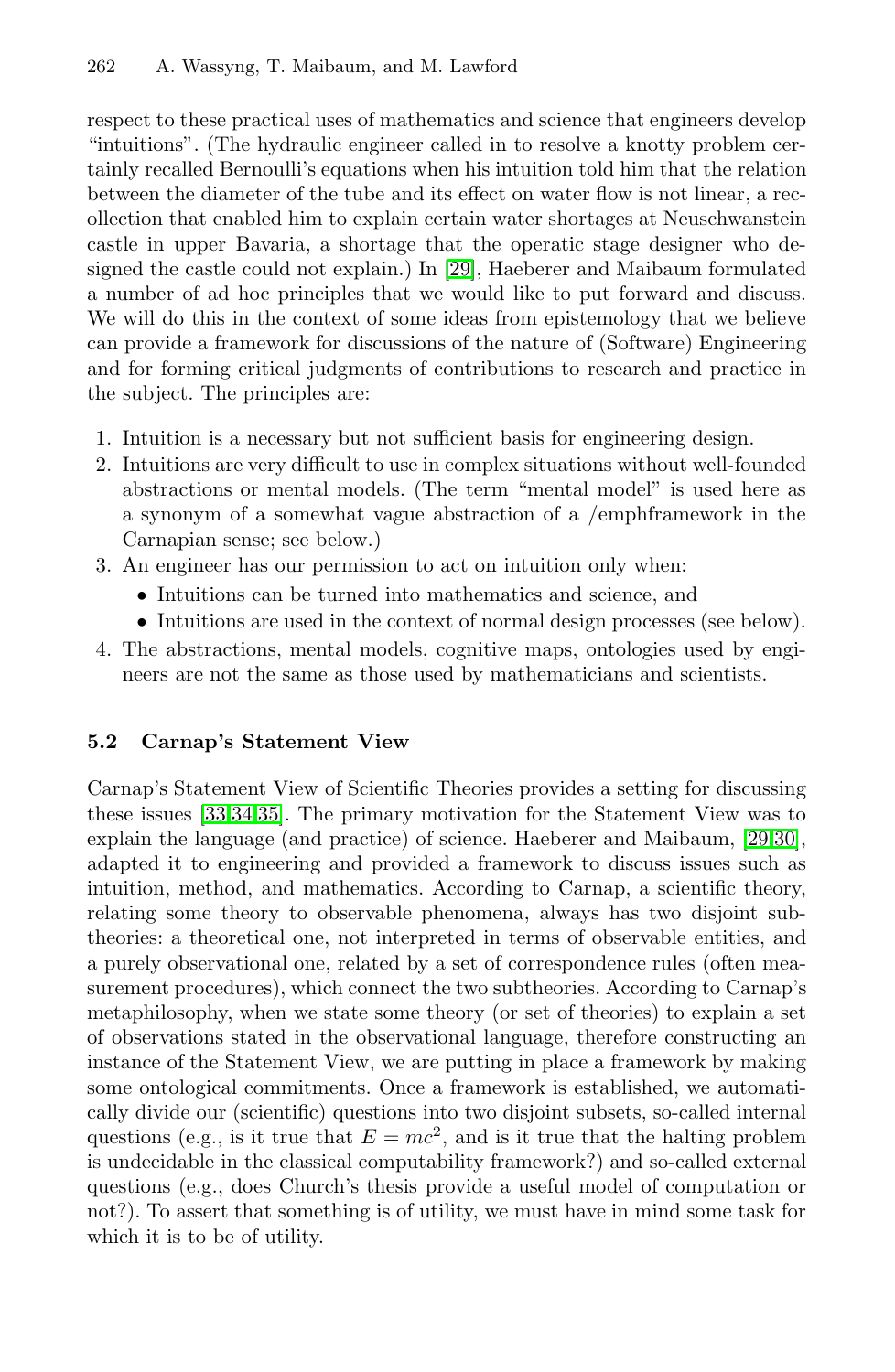Engineering, perhaps unlike science, is a normative subject. In our case, we are interested in discussing software engineering as a proper engineering discipline and use it as a basis for certifying its artefacts. That is, we want to ensure that the framework (in the Carnapian sense) is of utility in accomplishing the stated or intended purposes of engineering, generally, and software engineering, in particular. According to Vincenti [32], the day-to-day activities of engineers consist of *normal design*, as comprising the improvement of the accepted tradition or its application under 'new or more stringent conditions' ". He goes on to say: "The engineer engaged in such design knows at the outset how the device in question works, what are its customary features, and that, if properly designed along such lines, it has a good likelihood of accomplishing the desired task". Note the relationship to the definition of engineering above and Koen's view of engineering.

# **6 What Makes Software Engineering an Engineering Discipline?**

The ongoing debate on engineering versus intuition motivated Haeberer and Maibaum to investigate the epistemology of software engineering, the role of mathematics in the software engineering curriculum, and the engineering nature of software engineering. This section is very heavily based on portions of that work, [29]. Mathematics is undoubtedly an essential tool in engineering. There are software engineers who still claim that mathematics is not necessary for producing software. Luckily, fewer and fewer are willing to say this. The real problem here is not the fact that mathematics is necessary, but that people tend to asso[ciat](#page-24-6)e the mathematics required with that of theoretical computer science, rather than some appropriate *engineering mathematics*. In addition, many software engineers underestimate the importance of the role of heuristics (see Koen) and systematic method (see Vincenti), used in engineering to guide and constrain intuition.

Vincenti [32] argues the case for engineering being different, in epistemological terms and, consequently as *praxis*, from science or even applied science: "In this view, technology, though it *may apply* science, is not the same as or entirely *applied* science". GFC Rogers [36] argues that engineering is indeed different from science. He argues this view based on what he calls "the teleological distinction" concerning the *aims* of science and technology: "In its effort to explain phenomena, a scientific investigation can wander at will as unforeseen results suggest new paths to follow. Moreover, such investigations never end because they always throw up further questions. The essence of technological investigation is that they are directed towards serving the process of designing and manufacturing or constructing particular things whose purpose has been clearly defined. [...] It is also more limited, in that it may end when it has led to an adequate solution of a technical problem." He makes a further claim: "Because of its limited purpose, a technological explanation will certainly involve *a level of approximation that is certainly unacceptable in science* (our emphasis)." Going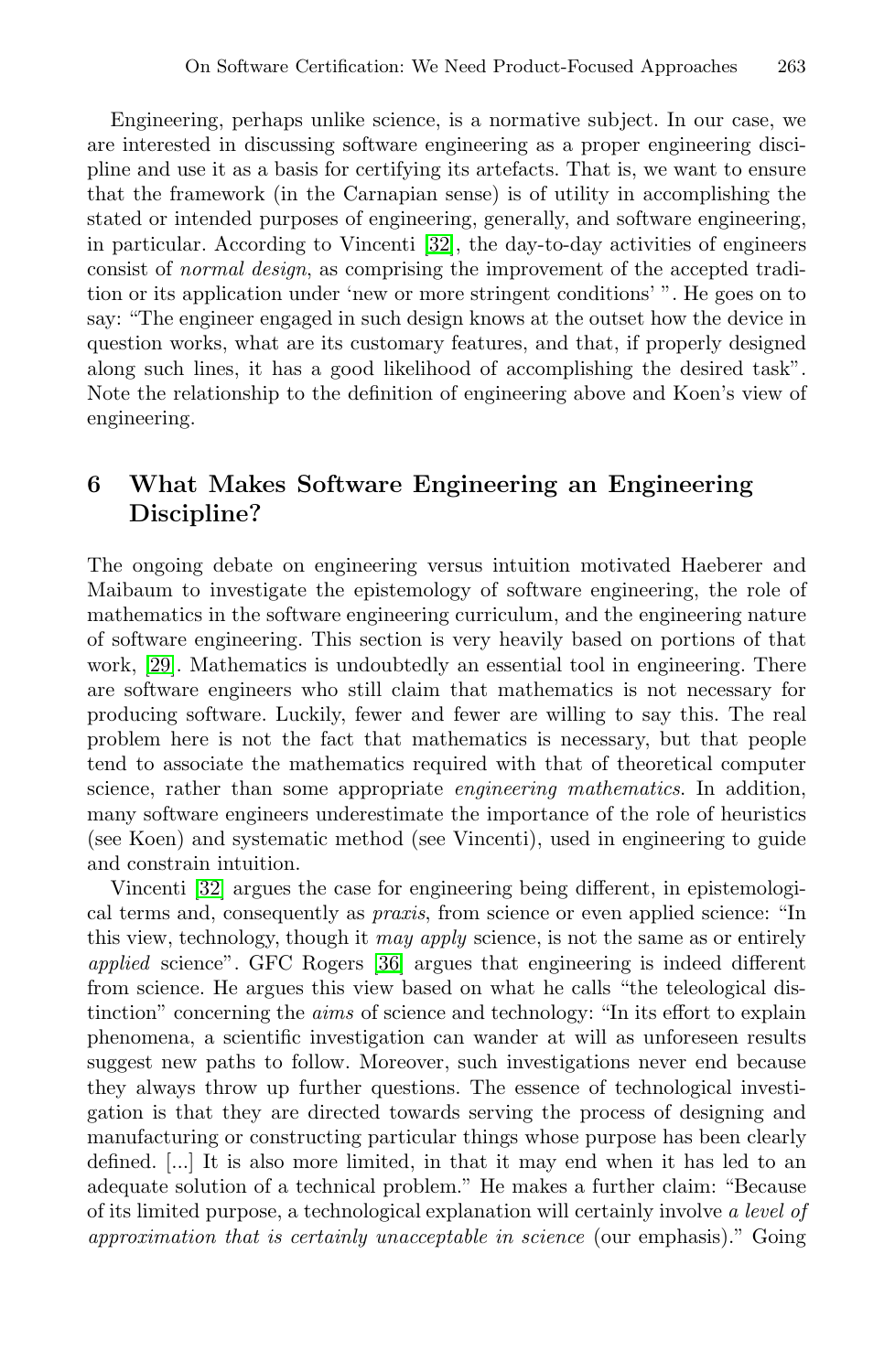back to the distinctions between the aims of science and engineering, we have, again from [36]: "We have seen that in one sense science progresses by virtue of discovering circumstances in which a hitherto acceptable hypothesis is falsified, and that scientists actively pursue this situation. Because of the catastrophic consequences of engineering failures - whether it be human catastrophe for the customer or economic catastrophe for the firm - engineers and technologists must try to avoid falsification of their theories. Their aim is to undertake sufficient research on a laboratory scale to extend the theories so that they cover the foreseeable changes in the variables called for by a new conception.

So science *is* different from engineering. Proceeding on this basis, we can ask ourselves what the *praxis* of engineering is (and ignore, at least for the moment, the specifics of scientific *praxis*). Vincenti defines engineering activities in terms of design, p[rod](#page-24-7)uction and operation of artefacts. Of these, design and operation are highly pertinent to software engineering, while it is often argued that production plays a very small role, if any. In the context of discussing the focus of engineers' activities, he then talks about *normal design* as comprising "the improvement of the accepted tradition or its application under new or more stringent conditions' ". He goes on to say: "The engineer engaged in such design knows at the outset how the device in question works, what are its customary features, and that, if properly designed along such lines, it has good likelihood of accomplishing the desired task" (see [34].)

Another important aspect of engineering design is the organizing principle of hierarchical design: "Design, apart from being normal or radical, is also multilevel and hierarchical. Interesting levels of design exist, depending on the nature of the immediate design task, the identity of some component of the device, or the engineering discipline required." An implied, but not explicitly stated, view of engineering design is that engineers normally design *devices* as opposed to *systems*. A device, in this sense, is an entity whose design principles are well defined, well structured and subject to *normal* design principles. A system, the subject of *radical* design, in this sense, is an entity, which lacks some important characteristics making normal design possible. Examples of the former given by Vincenti are aeroplanes, electric generators, turret lathes; examples of the latter are airlines, electric-power systems and automobile factories. The software engineering equivalent of devices may include compilers, relational databases, PABXs, etc. Software engineering examples of systems may include air traffic control systems, mobile telephone networks, etc. It would appear that systems become devices when their design attains the status of being normal. That is, the level of creativity required in their design becomes one of systematic choice, based on well-defined analysis, in the context of standard definitions and criteria developed and agreed by engineers. This is what makes everyday engineering practice possible and reliable.

Let us now consider the particular characteristics of software engineering as a discipline. We want to address the question: "Is the knowledge used by software engineers different in character from that used by engineers from the conventional disciplines?" The latter are underpinned not just by mathematics, but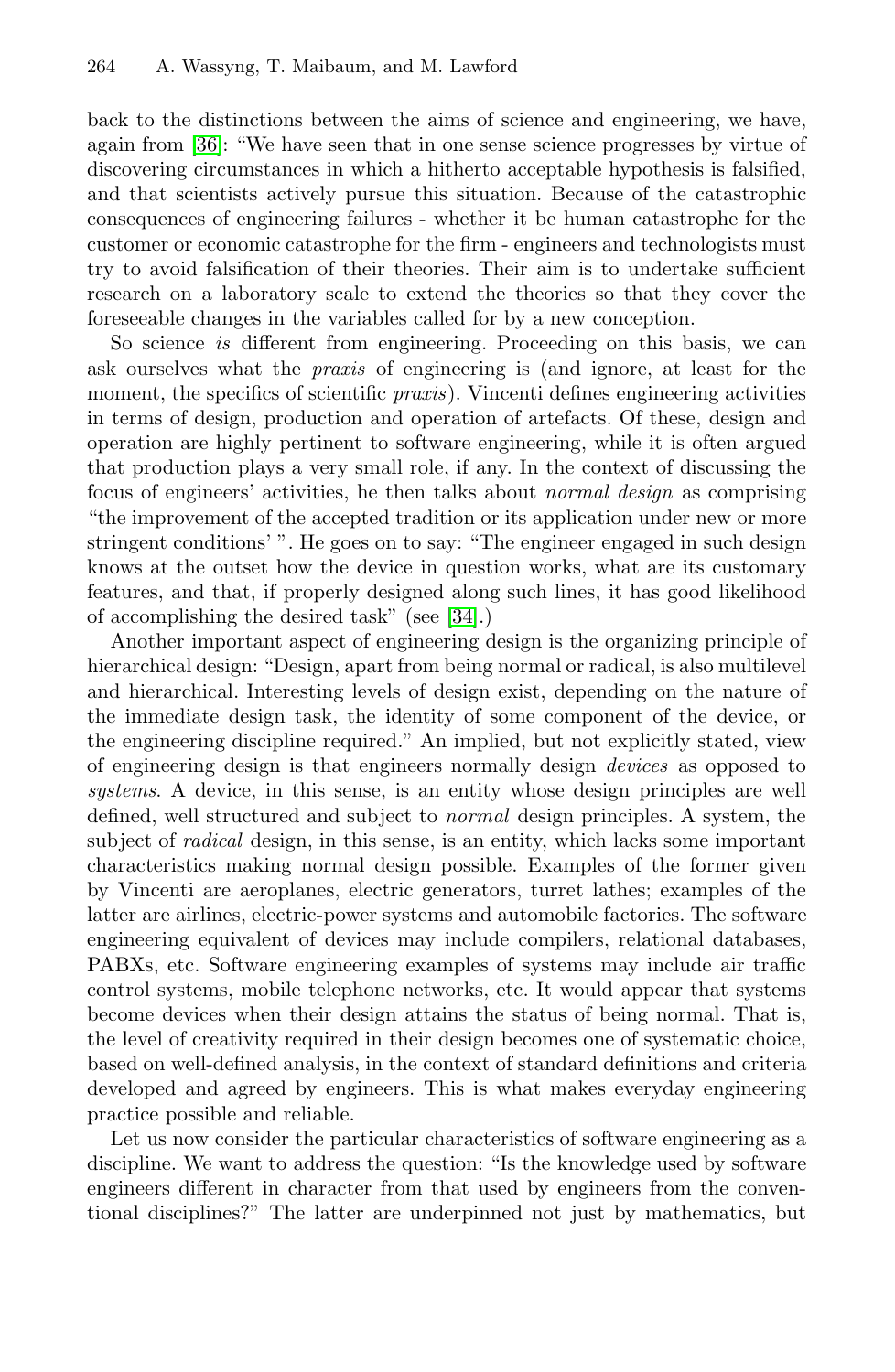also by some physical science(s) - providing models of the world in terms of which artefacts must be understood. (The discussion above illustrates this symbiosis.) We might then ask ourselves about the nature of the mathematics and science underlying software engineering. It is not surprising, perhaps, that a large part of the mathematics underlying software engineering is formal logic.

Logic is the mathematics of concepts and abstractions. Software engineering may be distinguished from other engineering disciplines because the artefacts constructed by the latter are physical, whereas those constructed by the former are conceptual. There are some interesting and significant differences between the two kinds of mathematics and engineering mentioned above. One of these is that the real world acts as a (physical) constraint on the construction of (physical) artefacts in a way which is more or less absent in the science and engineering of concepts and abstractions. There seems to be a qualitative difference in the dimensions of the design space for software engineering as a result.

*What distinguishes the theoretical computer science and software engineering dependence on logic is the day-to-day invention of theories (models) by engineers and the problems of size and structure introduced by the nature of the artefacts with which we are dealing in software engineering*. Now, the relationship between the mathematics of theoretical computer science and that of (formal methods and) software engineering should be analogous to the difference between conventional mathematics and its application and use in engineering. As an example, program construction from a specification has a well-understood underlying mathematics developed over the last 25 years. (We are restricting our attention to sequential programs. Concurrency and parallelism are much less mature topics.) We might expect to find a CAD tool for program construction analogous to the "poles and canvas" model used in electronics for the design of filters. Instead, what we find is just a relaxation on the exhaustiveness requirement, i.e., we can leave out mathematical steps (proofs of lemmas) on the assumption that they can be filled in if necessary, the so-called rigorous approach. Where is the abstract model (analogous to the "poles and canvas" one) that encapsulates the mathematics and constrains manipulation in a (mathematically / scientifically) sensible manner?

### **6.1 An Epistemological Framework for Software Engineering**

As Carnap (and others) have pointed out, an ontological framework, cannot be said to be correct or incorrect, it can only be of some utility, or not. Hence, in discussing a framework for software engineering, we are left with the task of convincing our colleagues that the proposed framework will be of some utility. We outline some details of the software engineering framework we proposed in terms of Figure 5, illustrating that we can give the diagram a semantics. That is, all the objects and relationships and processes denoted by the diagram could be given exact, mathematical/scientific definitions. (We say "could" because some of the relationships are presently the subject of research!) Nor do we claim that this is the only framework of utility for software engineering. (We only induce the reader to think about it as to be the last word in software engineering frameworks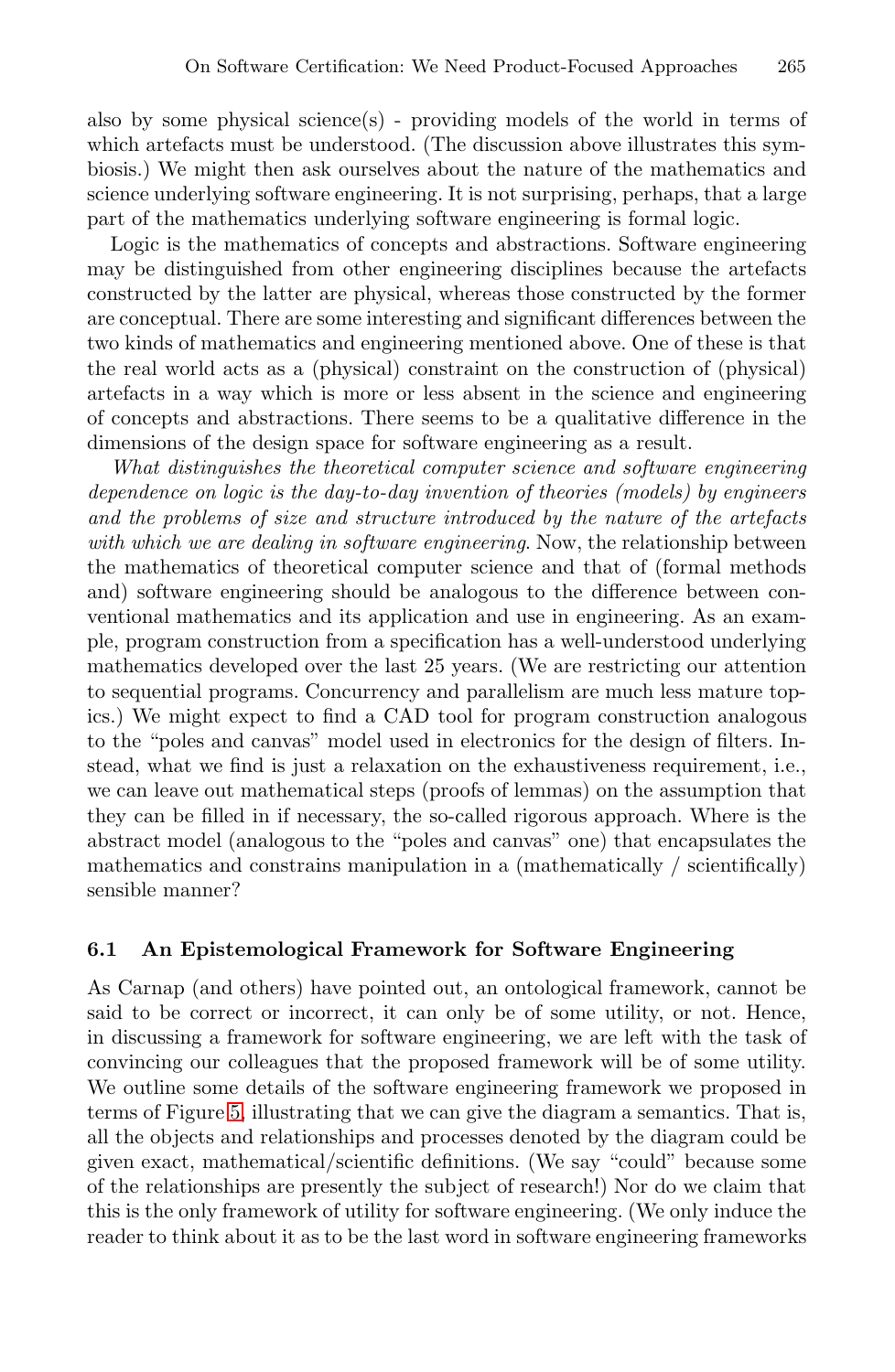

**Fig. 5.** Carnapian Framework for Software Engineering from [29]

by means of the background omega letter!) There may be others, more or less detailed, that are of equal utility. Actually, to assert that something is of utility, we must have in mind some task for which it is to be of utility. In our case, we are interested in making software engineering a proper engineering discipline (see, e.g., [30]) and supporting the practice of certification. Superficially, the elements of the diagram (objects and relationships) are just a more or less detailed version of diagrams used to represent the development process of software systems from conception to final realization as an executable system. As examples to illustrate that the elements of the diagram can be formalized, we give the following definitions: *Correctness* is a relation between two constructed artefacts asserting that the properties required by one are preserved in the other. Preservation of properties may be mediated by translation (between ontologies). Also, preservation does not exclude the inclusion of new (consistent) properties. *Validation* is the activity of determining, by means of experiments (i.e., testing), whether or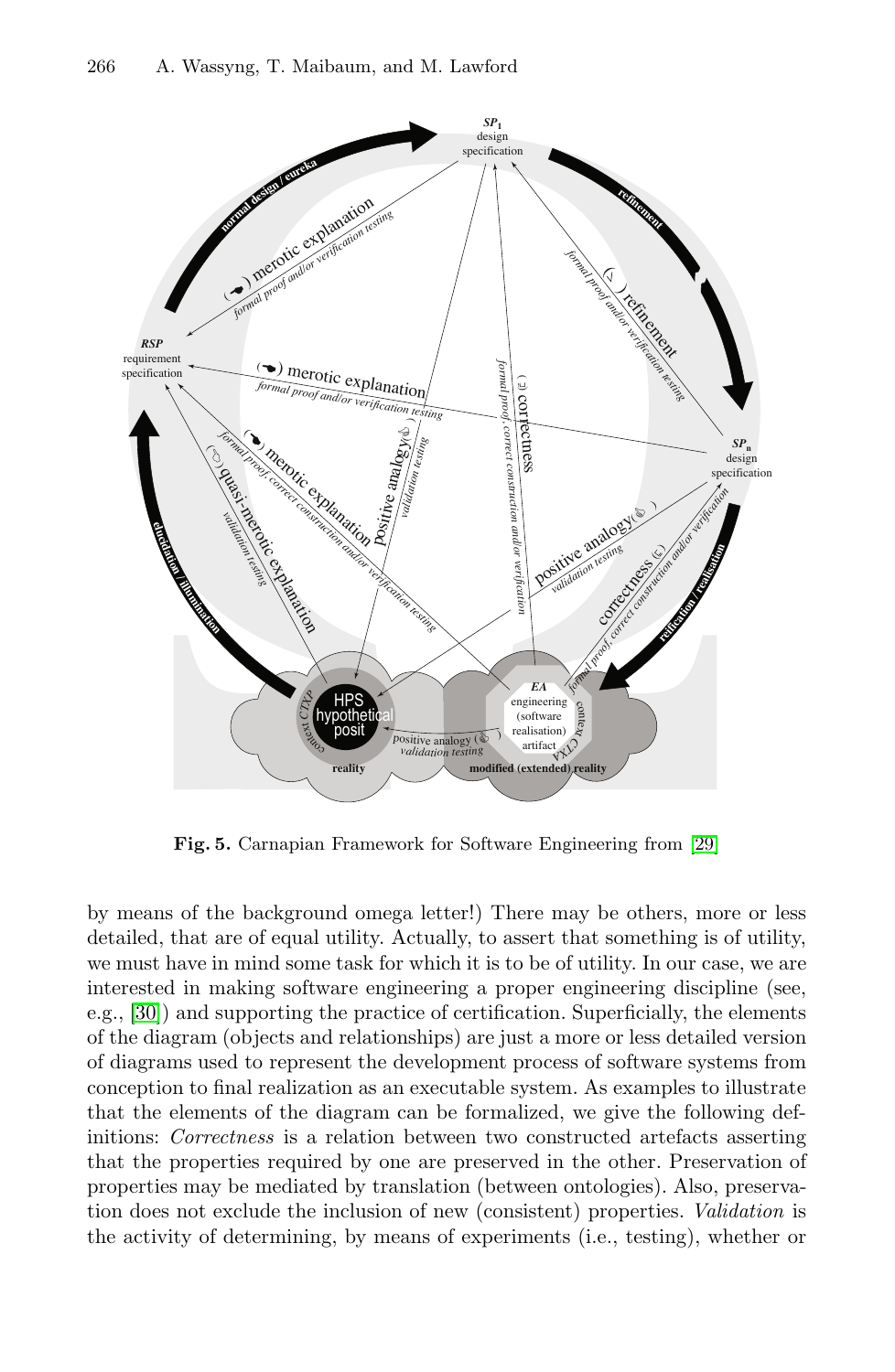not we are constructing the appropriate positive analogy. *Positive analogy* is a relation between two entities (frameworks) consisting of a map between the two underlying ontologies (an interpretation between languages), which correlates positively (in the sense of essential and non-negative) properties of the source of the mapping with the positive properties of the target. We call the source an *iconic* model of the target. *Testing* is the application of tests. A *test* is an experiment to determine if some entity may have (can be assumed to have) some ground property (in the sense of logic).

We can use the framework to demonstrate the necessity of testing. We say that a relation is *epistemological* if it cannot, in principle, be formally (i.e., mathematically) corroborated. Hence, whether the relation holds or not is inherently contingent. That is, the existence of the relationship requires some form of testing (or experiment, in the sense of science) for its establishment. Despite its logical character, the truth of a logical relation is often checked by verification testing, in which case the character of this truth becomes contingent. The truth of an epistemological relation cannot be definitively established, just as a scientific theory cannot be "proved" once and for all.

### **6.2 Evidence and Measurement**

Certification of any form requires evidence supporting the case for certification and judgements based on this evidence (the utility function mentioned above). The framework outlined above is intended to provide the foundation for building a framework for certification. The epistemological basis of science has established the principles and practice of using evidence in science. The adaptation to engineering ([29,30,31]), and software engineering in particular, enables us to apply informed judgements about proposals related to software development and certification. In particular, it provides a setting in which definitions of measurable attributes of software and their role in certification can be scientifically assessed. It also enables us to attempt assessments of their utility for the objectives of certification. It is on this basis that process-based approaches to certification should be rejected as insufficient to make certification judgements. The processbased assessment may well provide a statistical basis for confidence about the products of the process. But it does not provide sufficient levels of confidence about a particular product. The only way to obtain sufficient confidence about the product itself is to measure relevant product attributes and then make a judgement based on this evidence. Normally, in science, it is not sufficient for experiments to *usually* be successful in verifying some hypothesis about a theory. If an experiment fails to verify the hypothesis, there are only two possibilities: the experimental procedure was faulty, or the theory on which the hypothesis was based is false. (The former is probably the more usual cause for failure.) In the case of process-based predictions, there is a third possibility, namely that the process-based evidence was incorrect in relation to this particular product. Hence, the process-based approach does not pass the utility test: it fails to be reliable enough, and cannot, in principle, be "improved" to overcome this shortcoming. There is a lot more that could usefully be learned from the epistemology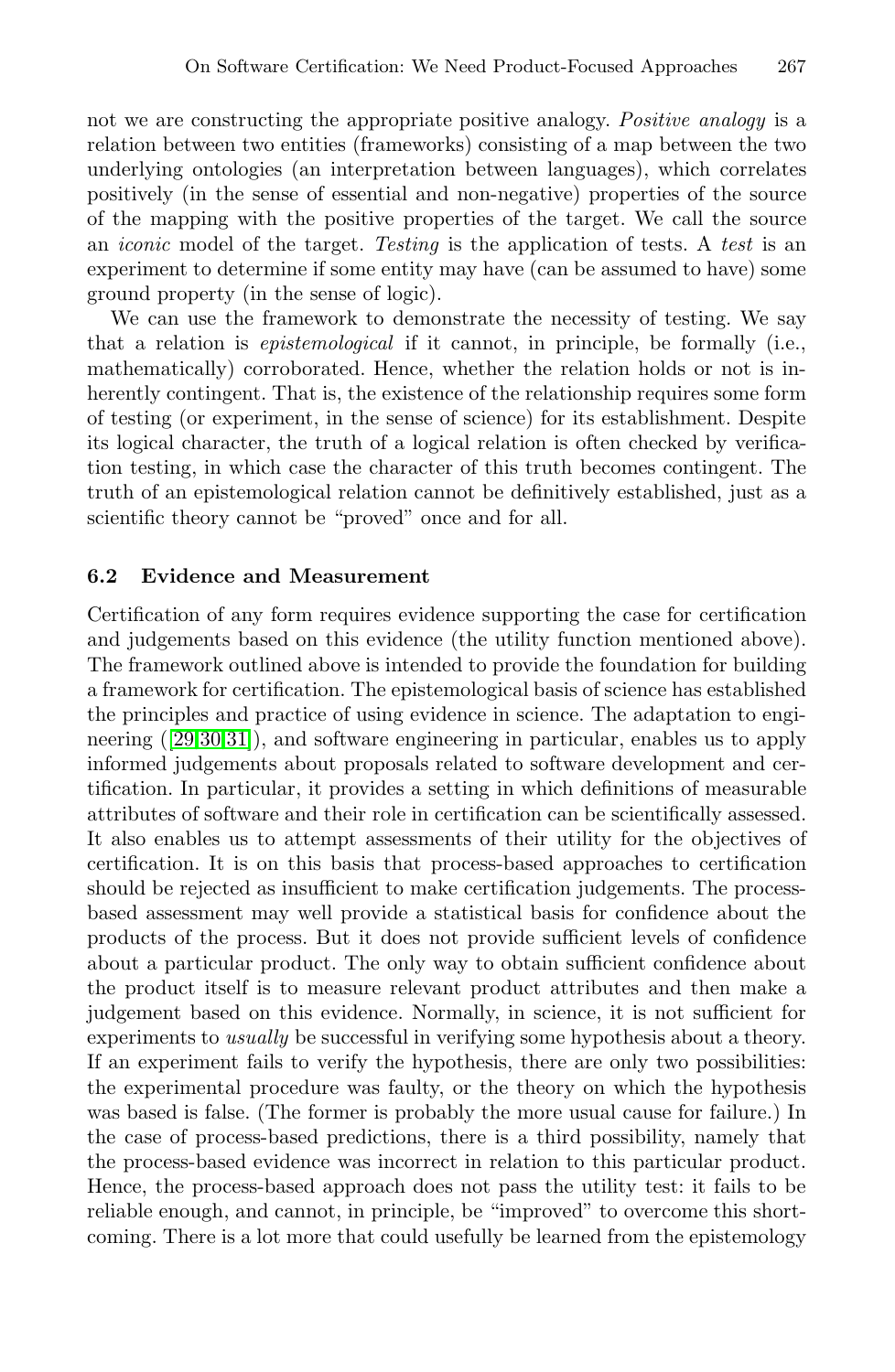of science and engineering. In particular, the concept of explanation in science ([37]) might form a useful basis for assessing the evidence produced by a manufacturer to support the licensing of a product. A basic question that needs to be asked during the assessment of the evidence is: Does the evidence provide a sufficiently good explanation (in this technical sense borrowed from epistemology) of the effectiveness and safety of the product to be accepted as a guarantee warranting certification? However, we shall not pursue this interesting topic here.

# **7 The Certification Initiative**

In mid-2005, a number of researchers in academia and industry decided to start working on a *Certification Initiative*. The initiative was spearheaded by members of the Software Quality Research Laboratory (SQRL) at McMaster University in Canada, primarily Alan Wassyng, Tom Maibaum, Mark Lawford and Ryszard Janicki. Within a very short time, a small group of "Founding Members" was formed:

- *•* SQRL faculty McMaster University (Canada)
- *•* Jo Atlee, University of Waterloo (Canada)
- *•* Marsha Chechik, University of Toronto (Canada)
- *•* Jonathan Ostroff, York University (Canada)
- Stefania Gnesi, ISTI-CNR (Italy)
- *•* Connie Heitmeyer, NRL (USA)
- *•* Brian Larson, Boston Scientific (USA)

The idea was to put software certification on t[he p](#page-24-8)rimary research agenda, and a number of activities have since resulted directly from this initiative.

### **7.1 The PACEMAKER Grand Challenge**

With some encouragement from SQRL and Jim Woodcock, Brian Larson of Boston Scientific (Guidant), worked hard to [rele](#page-24-9)ase a natural language specification of a ten year-old model of a pacemaker. The specification forms the basis of a *Grand Challenge* to the software engineering community [38]. The PACEMAKER specification has also been used as a project for the first Student Contest in Software Engineering (SCORE) that is part of the 31*st* International Conference on Software Engineering (ICSE 2009). A reference hardware platform was designed by students at University of Minnesota, supervised by Brian Larson, and Mark Lawford arranged to have 50 (slightly modified) PACEMAKER boards manufactured. They have been available through SQRL [39] for use in the PACEMAKER Grand Challenge, SCORE, and other academic endeavours.

The benefits we hope to realize from the PACEMAKER Grand Challenge and related activities are:

- *•* Demonstrate the state-of-the-art in safety-critical software development.
- *•* Provide a comparison of development methods.
- Develop product-focused certification methods.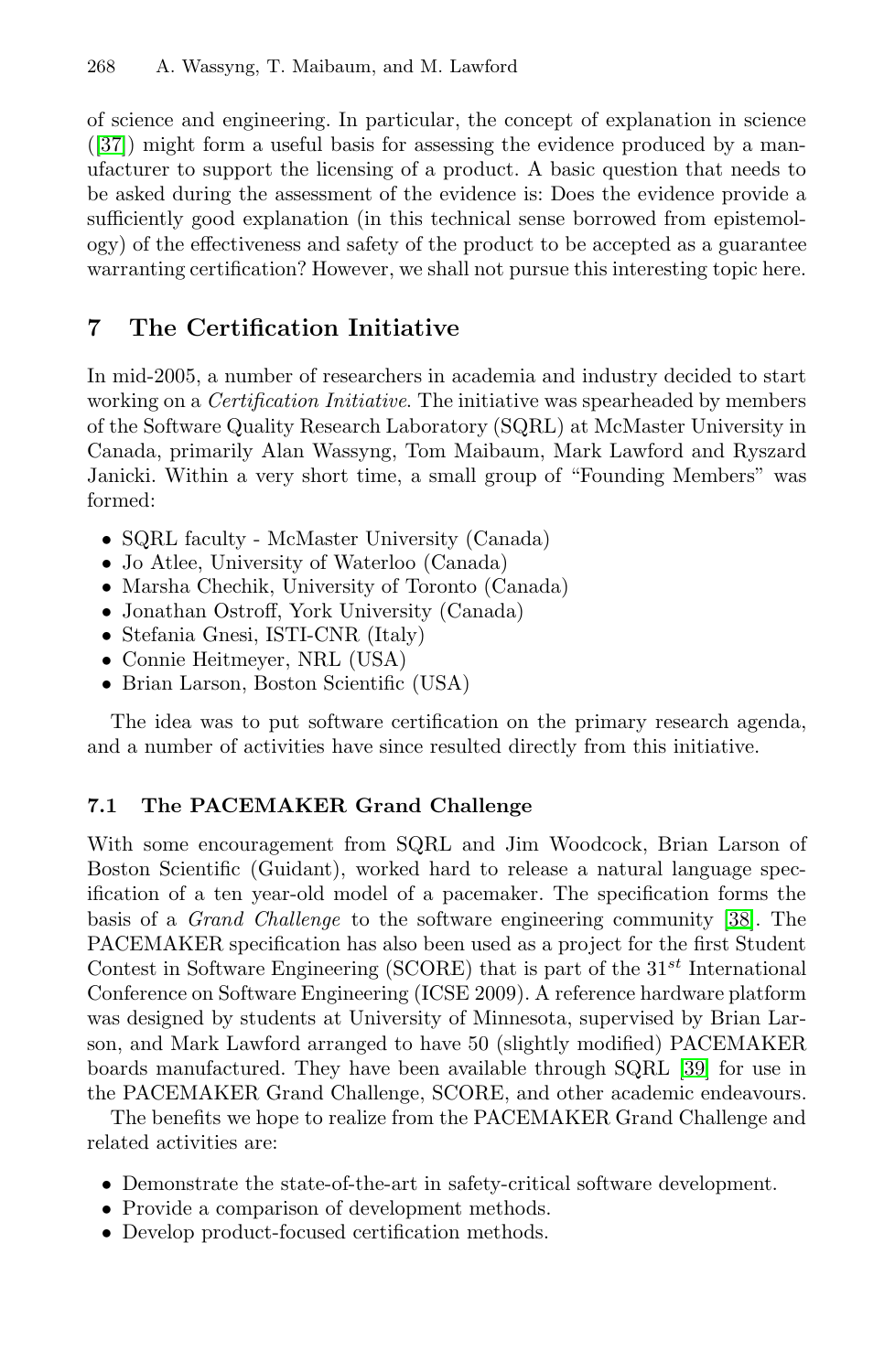### **7.2 The Software Certification Consortium**

During 2007, SQRL researchers and Brian Larson spearheaded the formation of the Software Certification Consortium (SCC). Its purpose is to develop and promote an agenda for the certification of systems containing software (ScS), by forming a critical mass of industry, academic and regulatory expertise in this area. We held an inaugural meeting in August 2007, at SEI's Arlington location, and two further meetings in December 2007 (hosted by Mats Heimdahl, University of Minnesota) and late April 2008 (hosted by Austin Montgomery and Arie Gurfinkel, SEI). The current steering committee for SCC is:

- *•* Richard Chapman (U.S. Federal Drug Administration)
- John Hatcliff (Kansas State University)
- Brian Larson (Boston Scientific)
- *•* Insup Lee (University of Pennsylvania)
- *•* Tom Maibaum (McMaster University)
- *•* Bran Selic (Malina Software)
- *•* Alan Wassyng (McMaster University)

A description of the goals of SCC, its objectives, and SCC's view of the major hurdles facing us in meeting those objectives was presented at SafeCert 2008 [40]. The goal of certification, SCC's goals and objectives are repeated below. The hurdles and their descriptions are also paraphrased below.

**Goal of Certification - SCC:** The *Goal of Certification* is to systematically determine, based on the principles of science, engineering and measurement theory, whether an artefact satisfies accepted, well defined and measurable criteria.

### **SCC Objectives:**

- (i) To promote the scientific understanding of certification for Systems containing Software (ScS) and the standards on which it is based;
- (ii) To promote the cost-effective deployment of product-focused ScS certification standards;
- (iii) To promote public, government and industrial understanding of the concept of ScS certification and the acceptance of the need for certification standards for software related products;
- (iv) To investigate and integrate formal methods into ScS certification and development;
- (v) To co-ordinate software certification initiatives and activities to further objectives i-iv above.

### **Goals to Achieve SCC Objectives:** The *Primary Goals* are:

(i) Develop and document generic certification models that will serve as a framework for the definition of domain specific regulatory and certification requirements; and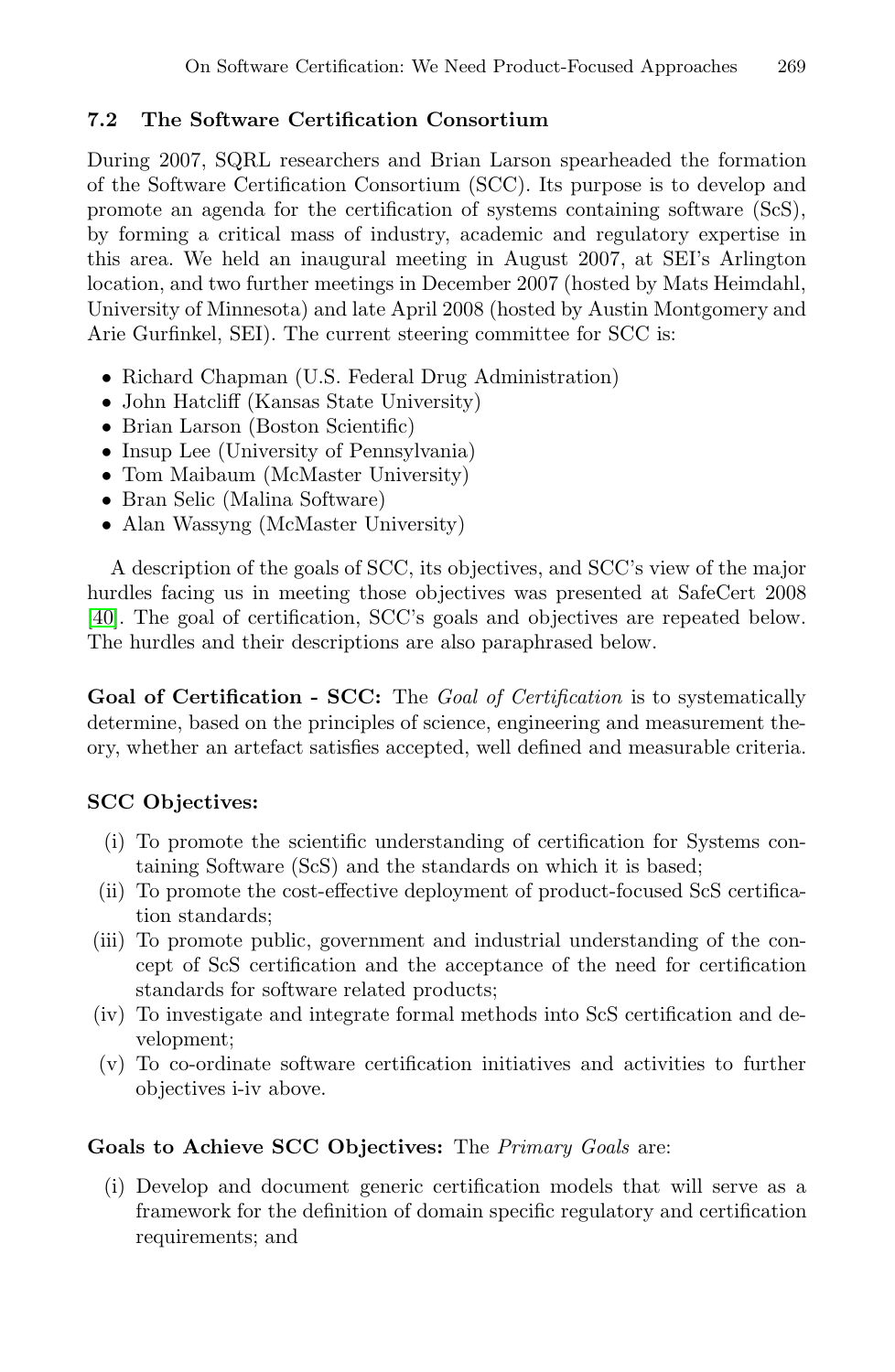(ii) Proof of concept: Develop and document software regulatory requirements that help both developers of the software and the regulators of the software in the development of safe, reliable software applications in specific domains.

A number of *Detailed Goals* were also identified: (i) Use existing software engineering and formal methods knowledge to develop appropriate evidence-based standards and audit points for critical software in specific domains, including hard real-time, safety-critical systems; (ii) Create software development methods that comply with the above standards and audit points for the development of critical software; and (iii) Research and develop improved methods and tools for the development of critical software.

**Hurdles in Achieving Objectives:** During the December 2007 SCC meeting, participants identified the following 9 hurdles. The first 4 of these were voted as the top 4 hurdles, in the order shown. The remaining 5 hurdles were not prioritized.

- 1. Clarity of regulator's expectation and method of communicating with the regulator. *Application developers do not know what to produce, and often have to pay consultants - who get it wrong.*
- 2. Lack of clear definition of evidence and how to evaluate it. *We know very little about the effectiveness of attributes and metrics related to dependability, and do not really understand how to combine different evidentiary artefacts.*
- 3. Poor documentation of requirements and environmental assumptions. *We need accurate and complete requirements in order to produce evidence of compliance. Poor requirements invariably lead to poor products.*
- 4. Incomplete understanding of the appropriate use of inspection, testing and analysis. *We do not know when to use inspection, testing and mathematical analysis to achieve specific levels of dependability.*
- No overarching theory of coverage that enables coverage to accumulate across multiple verification techniques. *In our opinion, this is the most important hurdle of all. It was not voted #1 simply because it was felt that we need to tackle easier hurdles first. We know of no single quality assurance technique that is solely sufficient for effective certification. Each of these techniques differs in strength of properties verified, types of behaviours covered, and the life-cycle stage in which they are most naturally applied. Sharing coverage across techniques via a single unified framework will enable the successes of one technique to reduce the obligations of associated techniques, and will clarify gaps in verification that must be filled by other techniques. The most convincing arguments of correctness will rely on being able to accurately state in quantitative ways how multiple verification techniques each contribute evidence of overall correctness.*
- Theories of coverage for properties like timing, tolerances as well as concurrent programs. *Structural coverage for testing plays a key role in development*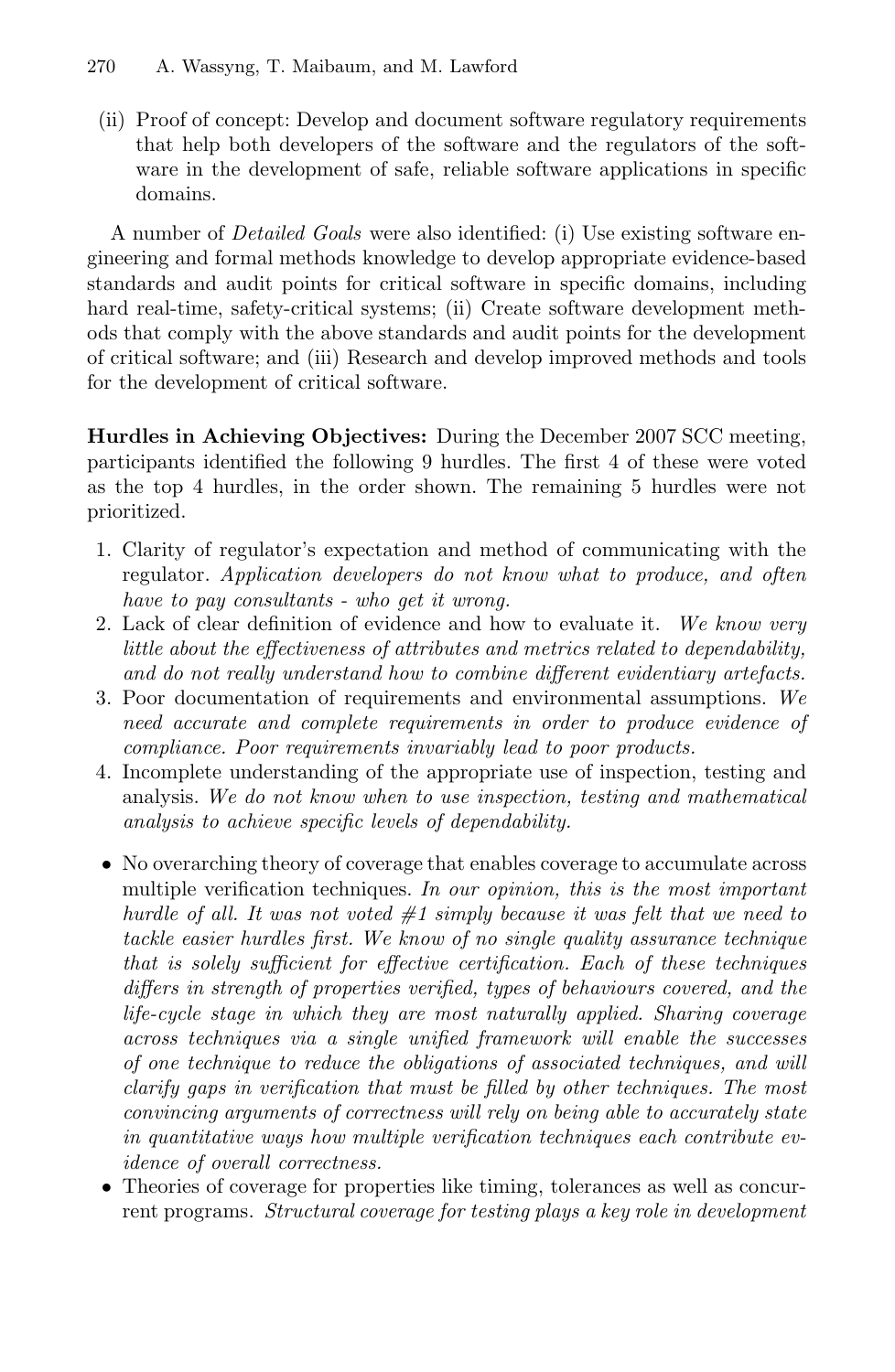*and certification of safety-critical software. Existing coverage measures fail to take into account properties such as timing and tolerance ranges for data values and the degree to which interleavings in concurrent computations are exercised As a result, even development efforts that succeed in achieving high levels of mandated coverage measures often fail to fully explore and validate common sources of program faults.*

- *•* Hard to estimate a priori the V&V and certification costs. *Currently, it is difficult to make a business case for the introduction of formal techniques, because it is difficult to estimate both the time required to carry out various forms of formal analysis and the reductions that can be obtained either in costs of the certification process itself or long-term costs associated with fewer defects found late in the development life-cycle, greater reuse in subsequent development of similar systems, fewer recalls of deployed systems, and decreased liability costs.*
- *•* Lack of interoperable tools to manage, reason, and provide traceability.
- *•* Laws, regulation, lawyers and politics. *Certification has legal implications, and as difficult as the technical problems may be, political considerations complicate the process immeasurably.*

# **8 Research Overview**

Below, we list a number of broad research questions that we need to answer. In addition to these questions, the specific *hurdles* that were identified above in section 7.2 round out an initial research agenda for software certification.

- Is there a generic notion of certification, valid across many domains?
- What, if anything, needs to be adapted/instantiated in the generic model to make it suitable for use in a particular domain?
- *•* What benefit do we achieve by creating product-specific software certification standards and processes?
- What simple process model is sufficient to enable the "faking" of real processes and providing a platform for evaluation by certification authorities?
- What is the difference between software quality, of a certain level, and certifiability?
- *•* In what situations can we safely use process-based properties as a proxy for product qualities?
- If we have levels of certifiability, as in the Common Criteria, how does the mix of formal verification and testing change with the level?
- *•* Since evaluating evidence about software is an onerous task, how can we assist evaluators to perform their tasks by providing tools? (Amongst examples of such tools may be proof checkers (to check proofs offered in evidence), test environments (to re-execute tests offered in evidence), data mining tools to find "interesting" patterns in artefacts, etc.)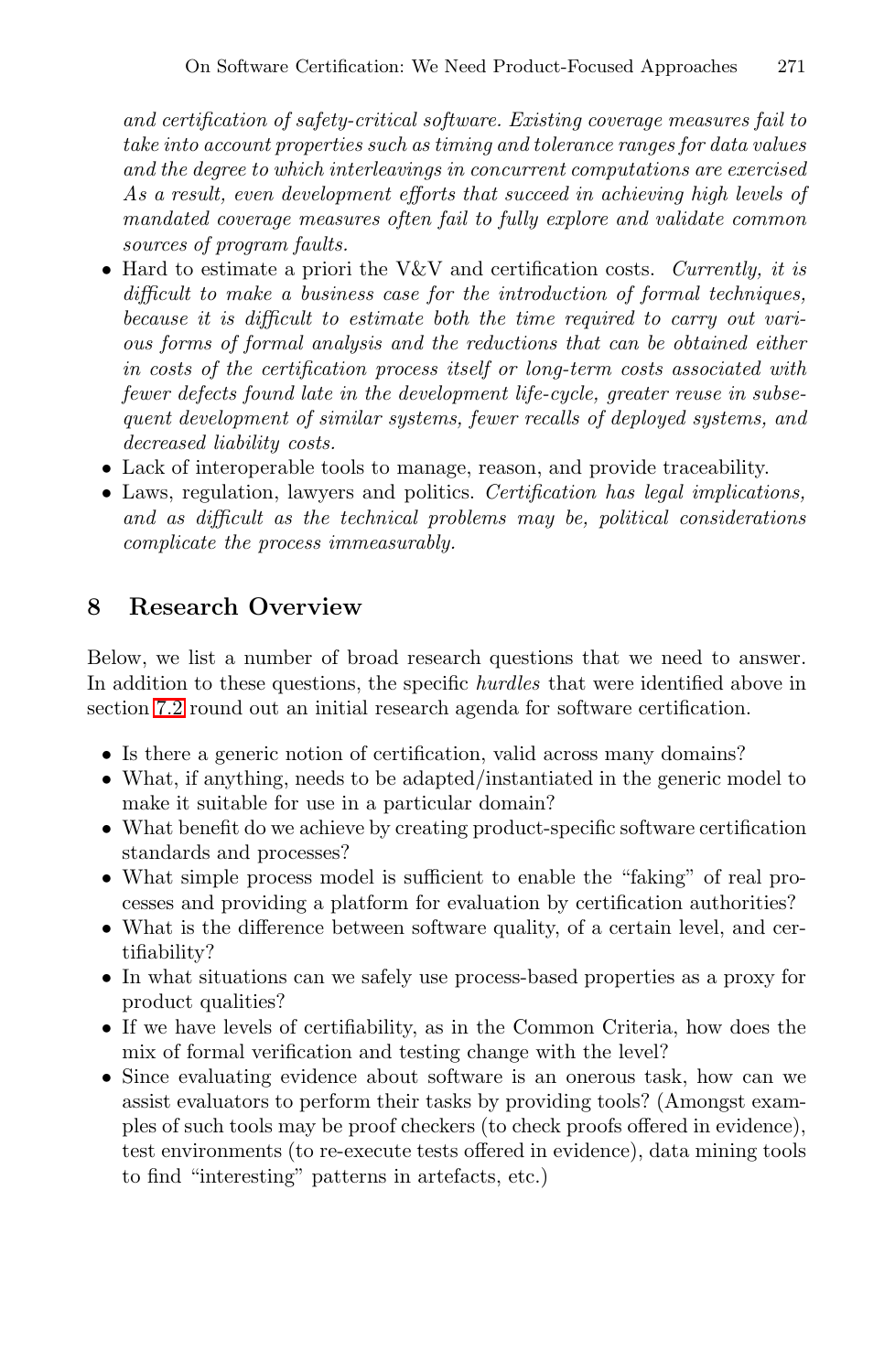# **9 Conclusions**

Engineering methods are identifiable as those that are systematic, depend on theories and heuristics derived from relevant basic sciences, and rely on being able to measure relevant values in a repeatable way. Software engineering methods are moving - slowly - in that direction. Another important factor is the role of measurement in engineering and science. One of the major problems facing us is that we have not built or discovered adequate, meaningful metrics that can be used to measure attributes of software artefacts, either to support engineering methods, or more crucially, certification regimes. Unfortunately, existing software certification methods are primarily focused on evaluating the software development process that was used to develop the system being certified. This does not seem to qualify as an engineering approach to certification of software products. Almost all engineering certification regimes we have seen are productfocused. In any case, it seems that reliance on indirect evaluation of artefacts is a poor way of determining whether a product is effective, safe, and dependable.

We believe that software certification methods should be primarily productfocused. There are technical, social, commercial and political pressures being brought to bear on this movement. We also believe that there is growing agreement on this issue. We also think that there are good reasons why we should be examining whether or not we should be developing not just domain specific software certification methods, but even product specific, product-focused software certification methods. Interestingly, the FDA is also considering similar ideas [41], which would be a major change in direction for their certification regime.

<span id="page-22-0"></span>The previous section briefly describes a research agenda that we believe will lead us to fundamental results that will aid in building new product-focused software certifications processes. In order to accomplish the goals of certification for software, we also have to undertake fundamental research on appropriate metrics for software and software design artefacts. We must develop significantly better engineering heuristics and methods, to make software development more reliable and repeatable, akin to classical engineering disciplines. Almost certainly, these heuristics and methods, and the accompanying certification regimes, will also be domain specific. This appears to be an inescapable attribute of engineering.

# <span id="page-22-4"></span><span id="page-22-3"></span><span id="page-22-2"></span><span id="page-22-1"></span>**References**

- 1. ASTM Standard F977: Standard Consumer Safety Specification for Infant Walkers. [ASTM](http://www.sei.cmu.edu/cmmi/) [Intern](http://www.sei.cmu.edu/cmmi/)ational, West Conshohocken, PA, USA (2000)
- 2. Regulatory Review and Recommendation Regarding Baby Walkers Pursuant to the Hazardous Products Act. Health Canada (April 2004)
- 3. General Principles of Software Validation; Final Guidance for Industry and FDA Staff. U.S. Dept. of Health and Human Services: FDA (January 2002)
- 4. Guidance for the Content of Premarket Submissions for Software Contained in Medical Devices; Guidance for Industry and FDA staff. U.S. Dept. of Health and Human Services: FDA (May 2005)
- 5. http://www.sei.cmu.edu/cmmi/ (March 2009)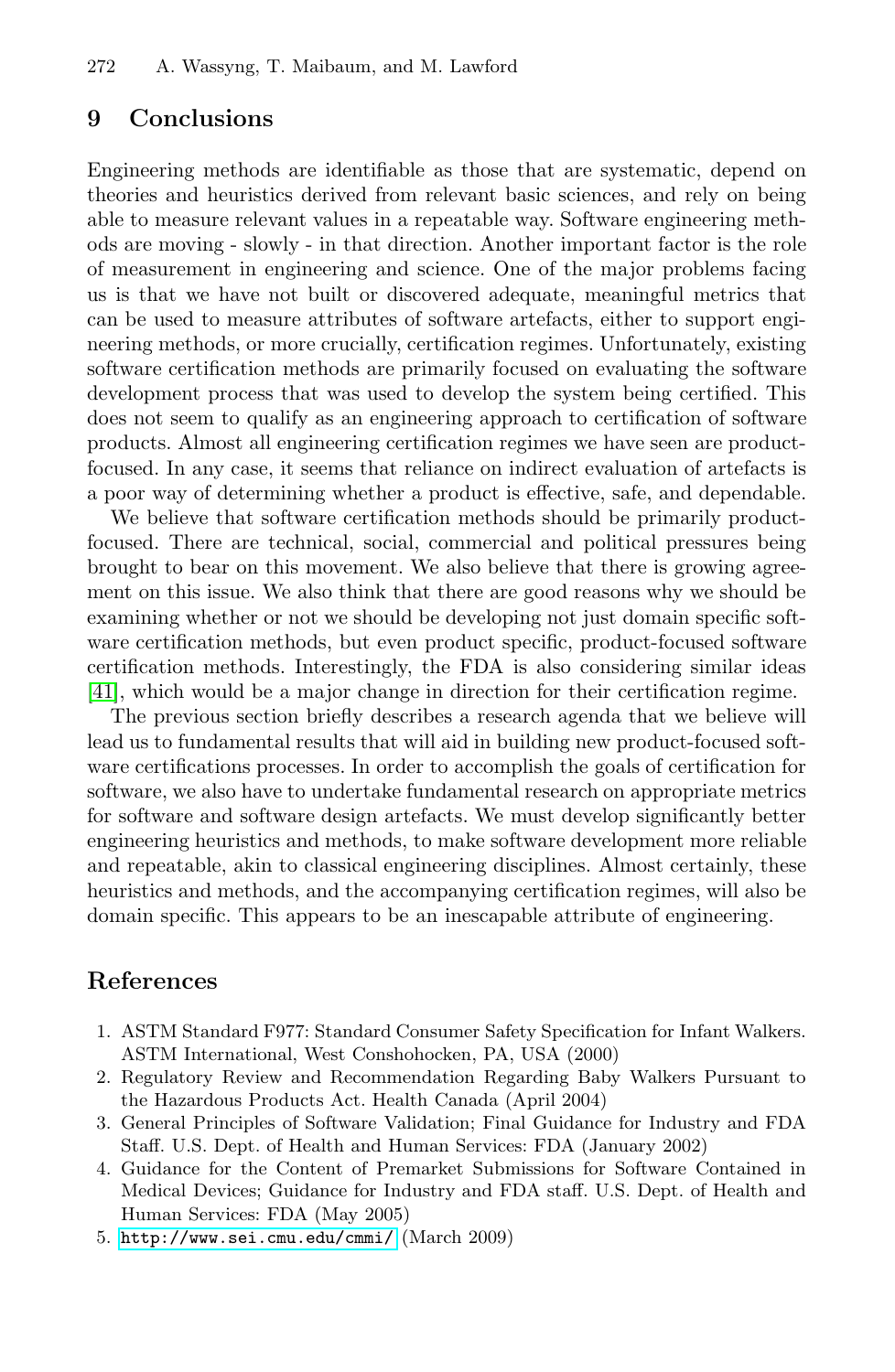- <span id="page-23-0"></span>6. Common Criteria for Information Technology Security Evaluation: Part 1: Introduction and general model, Version 3.1, Revision 1 (2006)
- 7. Common Criteria for Information Technology Security Evaluation: Evaluation methodology, Version 3.1, Revision 2 (2007)
- <span id="page-23-1"></span>8. Parnas, D.: The use of precise specifications in the development of software. In: IFIP Congress, pp. 861–867 (1977)
- <span id="page-23-2"></span>9. Heninger, K.L.: Specifying software requirements for complex systems: New techniques and their applications. IEEE Trans. on Soft. Engineering 6(1), 2–13 (1980)
- <span id="page-23-3"></span>10. Parnas, D.: Using Mathematical Models in the Inspection of Critical Software. In: Applications of Formal Methods, pp. 17–31. Prentice-Hall, Englewood Cliffs (1995)
- <span id="page-23-4"></span>11. Leveson, N.G., Heimdahl, M.P.E., Hildreth, H., Reese, J.D.: Requirements specification for process-control systems. IEEE Transactions on Software Engineering 20(9), 684–707 (1994)
- <span id="page-23-5"></span>12. Heimdahl, M.P.E., Leveson, N.G.: Completeness and consistency in hierarchical state-based requirements. IEEE Trans. on Soft. Eng. 22(6), 363–377 (1996)
- <span id="page-23-6"></span>13. Heitmeyer, C., Kirby Jr., J., Labaw, B., Archer, M., Bharadwaj, R.: Using abstraction and model checking to detect safety violations in requirements specifications. IEEE Transactions on Software Engineering 24(11), 927–948 (1998)
- <span id="page-23-7"></span>14. Crow, J., Di Vito, B.L.: Formalizing Space Shuttle software requirements: Four case studies. ACM Trans. on Soft. Eng. and Methodology 7(3), 296–332 (1998)
- <span id="page-23-8"></span>15. Archinoff, G.H., Hohendorf, R.J., Wassyng, A., Quigley, B., Borsch, M.R.: Verification of the shutdown system software at the Darlington nuclear generating station. In: International Conference on Control and Instrumentation in Nuclear Installations, Glasgow, UK, The Institution of Nuclear Engineers (May 1990)
- <span id="page-23-9"></span>16. Parnas, D.L., Asmis, G.J.K., Madey, J.: Assessment of safety-critical software in nuclear power plants. Nuclear Safety 32(2), 189–198 (1991)
- 17. Wassyng, A., Lawford, M.: Lessons learned from a successful implementation of formal methods in an industrial project. In: Araki, K., Gnesi, S., Mandrioli, D. (eds.) FME 2003. LNCS, vol. 2805, pp. 133–153. Springer, Heidelberg (2003)
- <span id="page-23-10"></span>18. Joannou, P., et al.: Standard for Software Engineering of Safety Critical Software. CANDU Computer Systems Engineering Centre of Excellence Standard CE-1001- STD Rev. 1 (January 1995)
- <span id="page-23-13"></span>19. Janicki, R., Wassyng, A.: Tabular representations in relational documents. Fundamenta Informaticae 68, 1–28 (2005)
- <span id="page-23-11"></span>20. Wassyng, A., Lawford, M.: Software tools for safety-critical software development. Software Tools for Technology Transfer (STTT) 8(4-5), 337–354 (2006)
- <span id="page-23-12"></span>21. McDougall, J., Viola, M., Moum, G.: Tabular representation of mathematical functions for the specification and verification of safety critical software. In: SAFE-COMP 1994, pp. 21–30. Instrument Society of America, Anaheim (1994)
- <span id="page-23-14"></span>22. Wassyng, A., et al.: Choosing a methodology for developing system requirements. Ontario Hydro/AECL SD-2 Study Report (November 1990)
- 23. Easterbrook, S., Lutz, R., Covington, R., Kelly, J., Ampo, Y., Hamilton, D.: Experiences using lightweight formal methods for requirements modeling. IEEE Transactions on Software Engineering 24(1), 4–14 (1998)
- 24. Heitmeyer, C., Kirby, J., Labaw, B., Bharadwaj, R.: SCR\*: A toolset for specifying and analyzing software requirements. In: Y. Vardi, M. (ed.) CAV 1998. LNCS, vol. 1427, pp. 526–531. Springer, Heidelberg (1998)
- 25. Shankar, N., Owre, S., Rushby, J.M.: PVS Tutorial. In: Computer Science Laboratory, SRI International, Menlo Park, CA (February 1993)
- <span id="page-23-15"></span>26. Rueß, H., Shankar, N., Srivas, M.K.: Modular verification of SRT division. Formal Methods in Systems Design 14(1), 45–73 (1999)